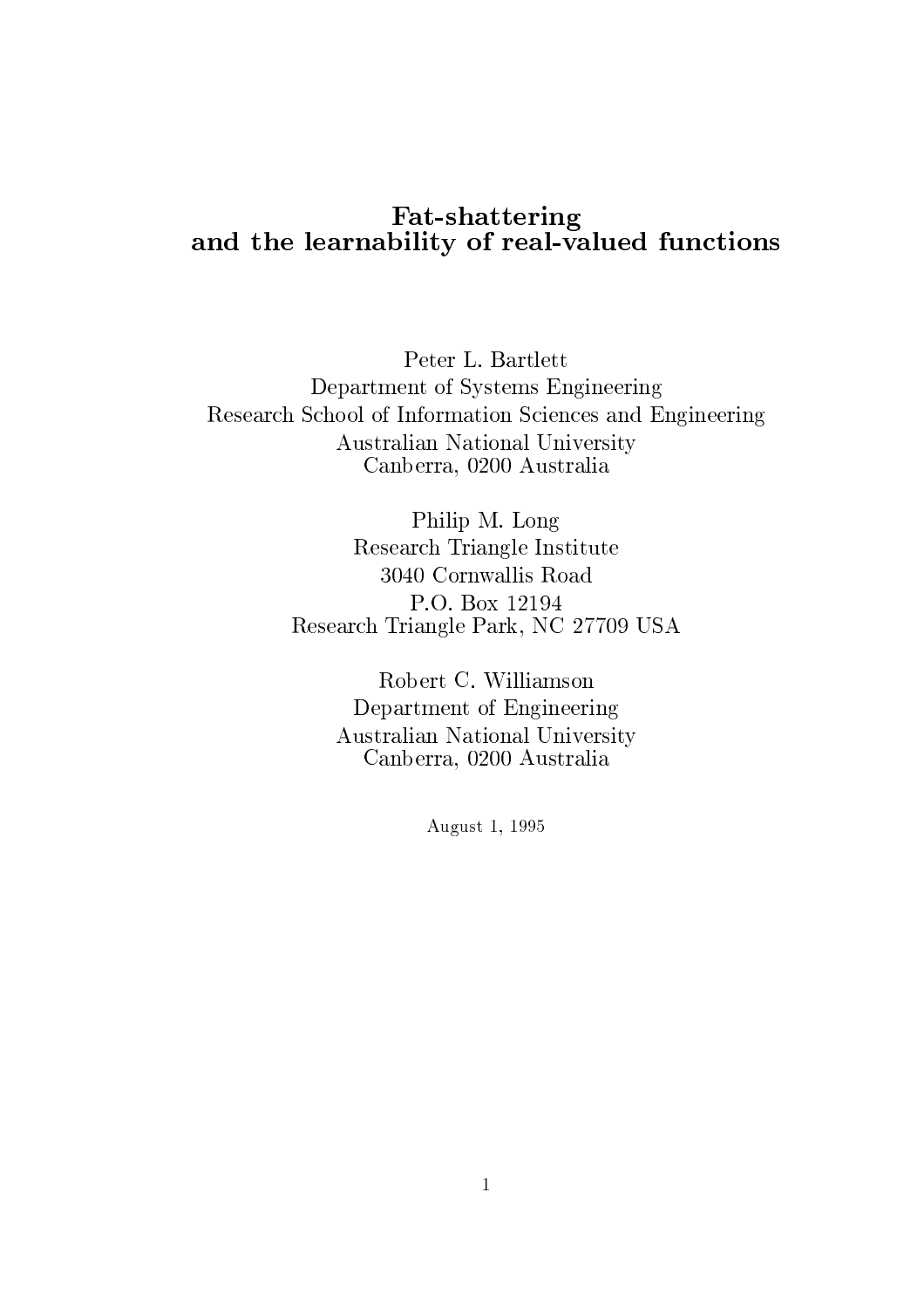# Abstract

We consider the problem of learning real-valued functions from random examples when the function values are corrupted with noise. With mild conditions on independent observation noise, we provide characterizations of the learnability of a real-valued function class in terms of a generalization of the Vapnik-Chervonenkis dimension, the fat-shattering function, introduced by Kearns and Schapire. We show that, given some restrictions on the noise, a function class is learnable in our model if and only if its fat-shattering function is finite. With different (also quite mild) restrictions, satisfied for example by gaussian noise, we show that a function class is learnable from polynomially many examples if and only if its fat-shattering function grows polynomially. We prove analogous results in an agnostic setting, where there is no assumption of an underlying function class.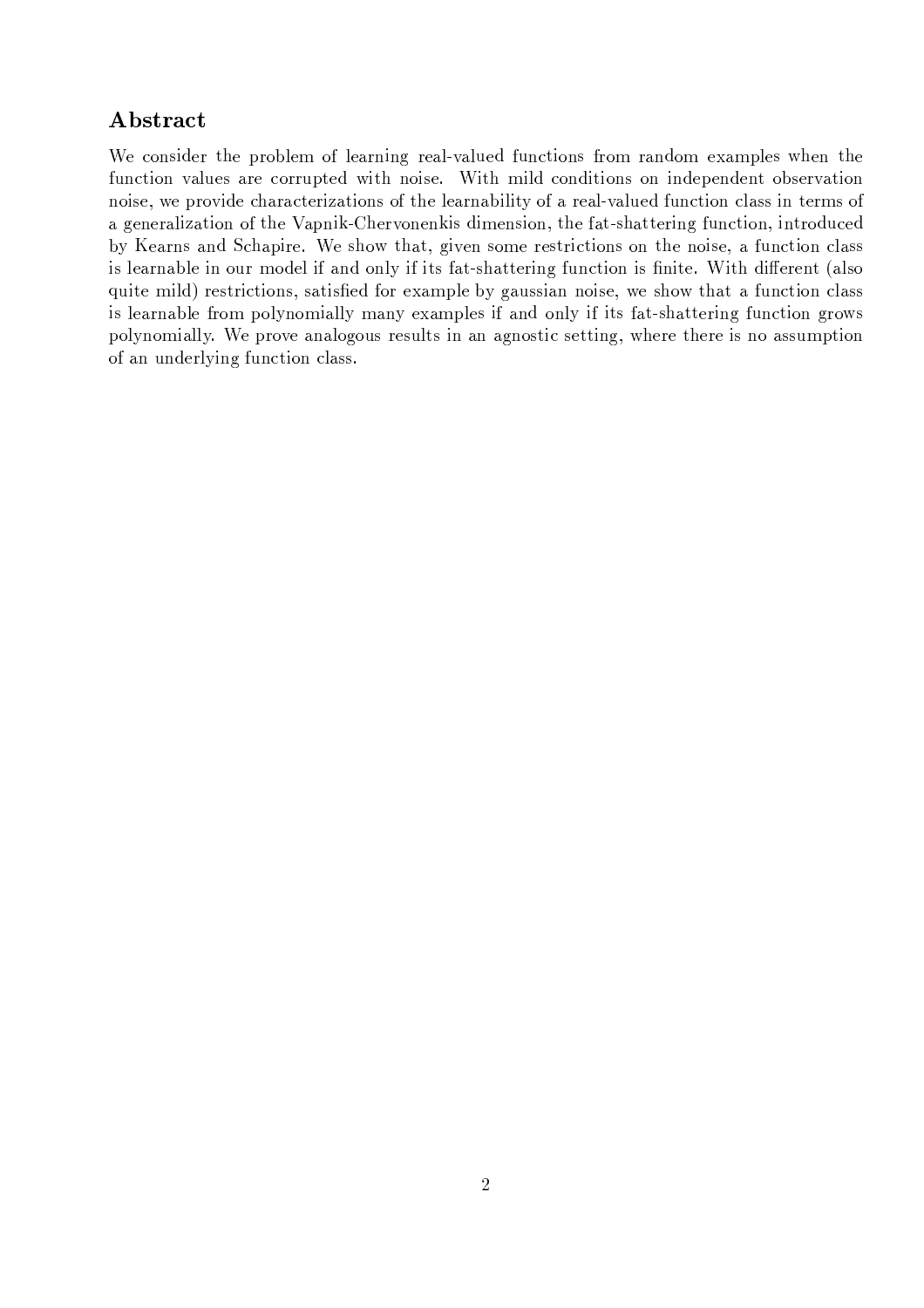### $\mathbf{1}$ Introduction

In many common definitions of learning, a learner sees a sequence of values of an unknown function at random points, and must, with high probability, choose an accurate approximation to that function. The function is assumed to be a member of some known class. Using a popular definition of the problem of learning  $\{0,1\}$ -valued functions (probably approximately correct learning — see [12], [26]), Blumer, Ehrenfeucht, Haussler, and Warmuth have shown [12] that the Vapnik-Chervonenkis dimension (see [27]) of a function class characterizes its learnability, in the sense that a function class is learnable if and only if its Vapnik-Chervonenkis dimension is finite. Natarajan [19] and Ben-David, Cesa-Bianchi, Haussler and Long [11] have characterized the learnability of  $\{0, ..., n\}$ -valued functions for fixed n. Alon, Ben-David, Cesa-Bianchi, and Haussler have proved an analogous result for the problem of learning probabilistic concepts  $[1]$ . In this case, there is an unknown  $[0,1]$ -valued function, but the learner does not receive a sequence of values of the function at random points. Instead, with each random point it sees either 0 or 1, with the probability of a 1 given by the value of the unknown function at that point. Kearns and Schapire [16] introduced a generalization of the Vapnik-Chervonenkis dimension, which we call the fat-shattering function, and showed that a class of probabilistic concepts is learnable only if the class has a finite fat-shattering function. The main learning result of [1] is that finiteness of the fat-shattering function of a class of probabilistic concepts is also sufficient for learnability.

In this paper, we consider the learnability of  $[0,1]$ -valued function classes. We show that a class of  $[0,1]$ -valued functions is learnable from a finite training sample with observation noise satisfying some mild conditions (the distribution has bounded support and its density satisfies a smoothness constraint) if and only if the class has a finite fat-shattering function. Here, as elsewhere, our main contribution is in showing that the finiteness of the fat-shattering function is necessary for learning. We also consider small-sample learnability, for which the sample size is allowed to grow only polynomially with the required performance parameters. We show that a real-valued function class is learnable from a small sample with observation noise satisfying some other quite mild conditions (the distribution need not have bounded support, but it must have light tails and be symmetric about zero; gaussian noise satisfies these conditions) if and only if the fat-shattering function of the class has a polynomial rate of growth. We also consider agnostic learning [15] [17], in which there is no assumption of an underlying function generating the training examples, and the performance of the learning algorithm is measured by comparison with some function class  $F$ . We show that the fat-shattering function of  $F$  characterizes finitesample and small-sample learnability in this case also. In fact, the proof in  $[1]$  that finiteness of the fat-shattering function of a class of probabilistic concepts implies learnability also gives a related sufficient condition for agnostic learnability of  $[0, 1]$ -valued functions. We show that this condition is implied by finiteness of the fat-shattering function of  $F$ .

The proof of the lower bound on the number of examples necessary for learning is in two steps. First, we show that the problem of learning real-valued functions in the presence of noise is not much easier than that of learning functions in a discrete-valued function class obtained by quantizing the real-valued function class. This formalizes the intuition that a noisy, realvalued measurement provides little more information than a quantized measurement, if the quantization width is sufficiently small. Existing lower bounds on the number of examples required for learning discrete-valued function classes [11], [19] are not strong enough for our purposes. We improve these lower bounds by relating the problem of learning the quantized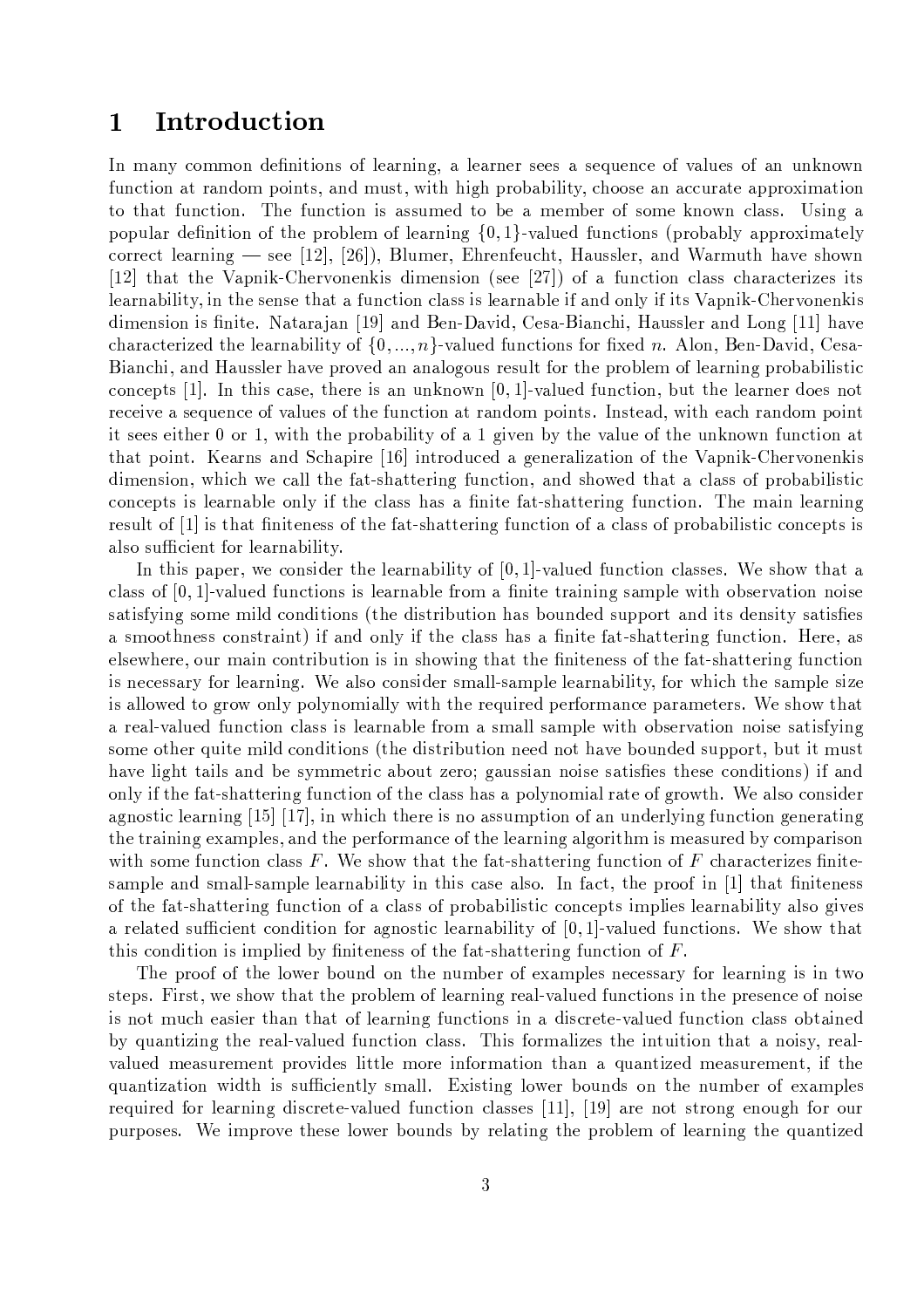function class to that of learning  $\{0,1\}$ -valued functions.

In addition to the aforementioned papers, other general results about learning real-valued functions have been obtained. Haussler [15] gives sufficient conditions for agnostic learnability. Anthony, Bartlett, Ishai, and Shawe-Taylor [4] give necessary and sufficient conditions that a function that approximately interpolates the target function is a good approximation to it (see also [5] and [3]). Natarajan [20] considers the problem of learning a class of real-valued functions in the presence of bounded observation noise, and presents sufficient conditions for learnability. (Theorem 2 in [4] shows that these conditions are not necessary in our setting.) Merhav and Feder [18], and Auer, Long, Maass, and Woeginger [6] study function learning in a worst-case setting.

In the next section, we define admissible noise distribution classes and the learning problems, and present the characterizations of learnability. Sections 3 and 4 give lower and upper bounds on the number of examples necessary for learning real-valued functions. Section 5 presents the characterization of agnostic learnability. Section 6 discusses our results. An earlier version of this paper appeared in  $[10]$ .

### Definitions and main result  $\overline{2}$

Denote the integers by  $\mathbb Z$ , the positive integers by  $\mathbb N$ , the reals by  $\mathbb R$  and the nonnegative reals by  $\mathbb{R}^+$ . We use log to denote logarithm to base two, and ln to denote the natural logarithm. Fix an arbitrary set X. Throughout the paper,  $X$  denotes the input space on which the real-valued functions are defined. We refer to probability distributions on X without explicitly defining a  $\sigma$ -algebra S. For countable X, let S be the set of all subsets of X. If X is a metric space, let S be the Borel sets of  $X$ . All functions and sets we consider are assumed to be measurable.

# **Classes of noise distributions**

The noise distributions we consider are absolutely continuous, and their densities have bounded variation. A function  $f : \mathbb{R} \to \mathbb{R}$  is said to have **bounded variation** if there is a constant  $C > 0$  such that for every ordered sequence  $x_0 < \cdots < x_n$  in  $\mathbb{R}$   $(n \in \mathbb{N})$  we have

$$
\sum_{k=1}^{n} |f(x_k) - f(x_{k-1})| \leq C.
$$

In that case, the **total variation** of f on  $\mathbb{R}$  is

$$
V(f) = \sup \left\{ \sum_{k=1}^{n} |f(x_k) - f(x_{k-1})| : n \in \mathbb{N}, x_0 < \cdots < x_n \right\}.
$$

**Definition 1** An admissible noise distribution class  $\mathcal{D}$  is a class of distributions on  $\mathbb{R}$  that satisfies

1. Each distribution in  $D$  has mean 0 and finite variance.

2. Each distribution in  $\mathcal D$  is absolutely continuous and its probability density function (pdf) has bounded variation. Furthermore, there is a function  $v : \mathbb{R}^+ \to \mathbb{R}^+$ such that, if f is the pdf of any distribution in  $\mathcal D$  with variance  $\sigma^2$ , then  $V(f) \le v(\sigma)$ . The function v is called the **total variation function** of the class  $\mathcal{D}$ .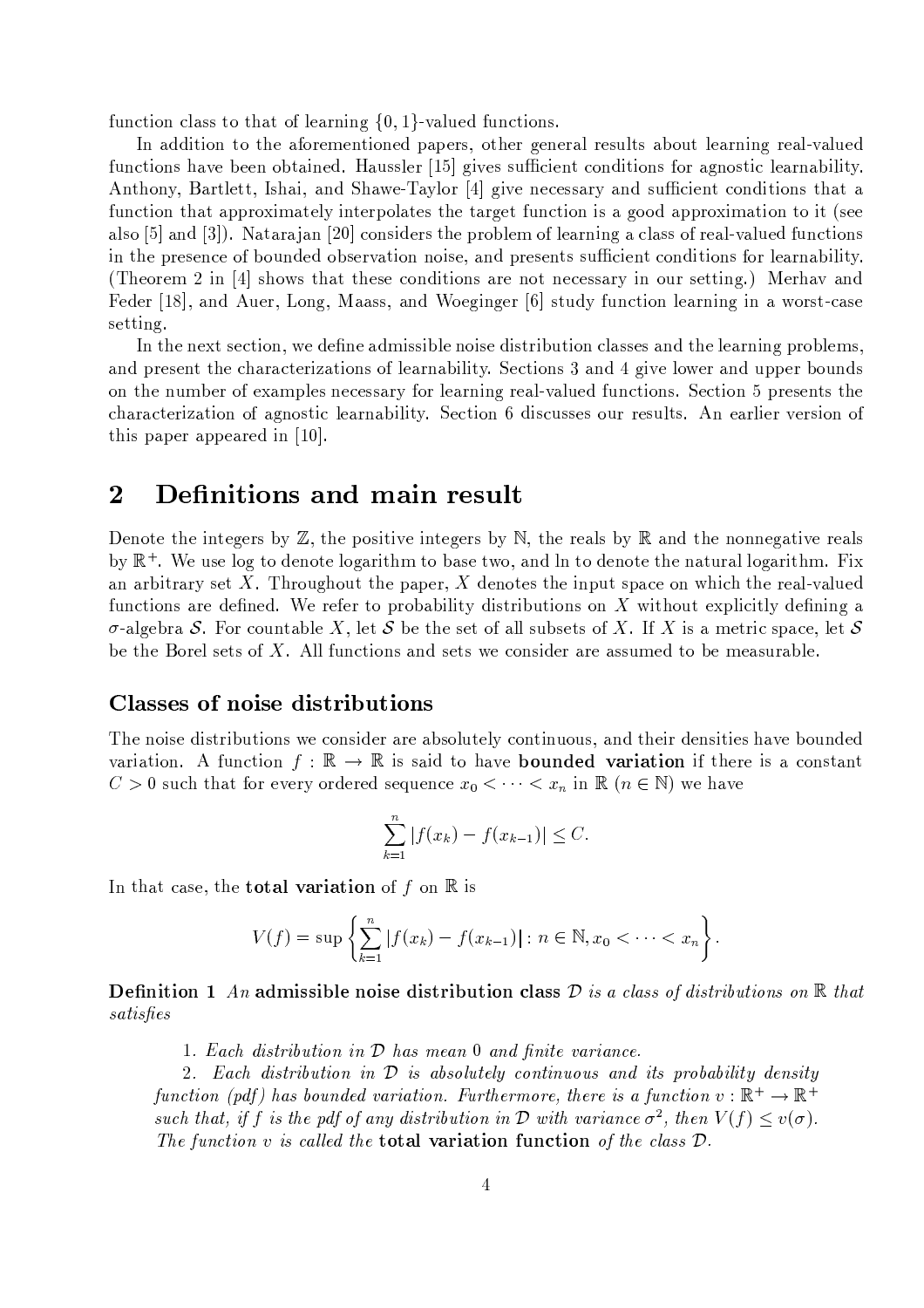If  $\mathcal D$  also satisfies the following condition, we say it is a bounded admissible noise distribution class.

3. There is a function  $s : \mathbb{R}^+ \to \mathbb{R}^+$  such that, if D is a distribution in D with variance  $\sigma^2$ , then the support of D is contained in a closed interval of length  $s(\sigma)$ . The function s is called the support function of  $\mathcal{D}$ .

If D satisfies Conditions 1, 2, and the following condition<sup>1</sup>, we say it is an almost-bounded admissible noise distribution class.

3'. Each distribution D in D has an even pdf  $(f(x) = f(-x))$  and light tails: there are constants  $s_0$  and  $c_0$  in  $\mathbb{R}^+$  such that, for all distributions D in D with variance  $\sigma^2$ , and all  $s > s_0\sigma$ ,

$$
D\{\eta: |\eta| > s/2\} \le c_0 e^{-s/\sigma}.
$$

**Example (Uniform noise)** Let  $\mathcal{U} = \{U_{\sigma} : \sigma > 0\}$ , where  $U_{\sigma}$  is uniform on  $(-\sqrt{3}\sigma, \sqrt{3}\sigma)$ . Then this noise has mean 0, standard deviation  $\sigma$ , total variation function  $v(\sigma) = 1/(\sqrt{3}\sigma)$ , and support function  $s(\sigma) = 2\sqrt{3}\sigma$ , so U is a bounded admissible noise distribution class.  $\Box$ 

**Example (Gaussian noise)** Let  $\mathcal{G} = \{G_{\sigma} : \sigma > 0\}$ , where  $G_{\sigma}$  is the zero mean gaussian distribution with variance  $\sigma^2$ . Since the density  $f_\sigma$  of  $G_\sigma$  has  $f_\sigma(0) = (\sqrt{2\pi}\sigma)^{-1}$ , and  $f_\sigma(x)$  is monotonic decreasing for  $x > 0$ , the total variation function is  $v(\sigma) = 2(\sqrt{2\pi}\sigma)^{-1}$ . Obviously,  $f_{\sigma}$  is an even function. Standard bounds on the area under the tails of the gaussian density (see [21], p.64, Fact 3.7.3) give

$$
G_{\sigma}\{\eta \in \mathbb{R} : |\eta| > s/2\} \le \exp\left(-\frac{s^2}{8\sigma^2}\right),\tag{1}
$$

and if  $s > 8\sigma$ ,  $\exp(-s^2/(8\sigma^2)) < \exp(-s/\sigma)$ , so the constants  $c_0 = 1$  and  $s_0 = 8$  will satisfy Condition 3'. So the class  $\mathcal G$  of gaussian distributions is almost-bounded admissible.  $\Box$ 

# The learning problem

Choose a set F of functions from X to [0,1]. For  $m \in \mathbb{N}$ ,  $f \in F$ ,  $x \in X^m$ , and  $\eta \in \mathbb{R}^m$ , let

$$
sam(x, \eta, f) = ((x_1, f(x_1) + \eta_1), ..., (x_m, f(x_m) + \eta_m)) \in (X \times \mathbb{R})^m
$$

(We often dispense with the parentheses in tuples of this form, to avoid cluttering the notation.) Informally, a learning algorithm takes a sample of the above form, and outputs a hypothesis

$$
\int_{l}^{l+s} \phi(x) dx \ge 1 - c_0 e^{-s/\sigma},
$$

where  $\phi$  is the pdf of D.

<sup>&</sup>lt;sup>1</sup>In fact, Condition 3' is stronger than we need. It suffices that the distributions be "close to" symmetric and have light tails in the following sense: there are constants  $s_0$  and  $c_0$  in  $\mathbb{R}^+$  such that, for all distributions D in D with variance  $\sigma^2$ , and all  $s > s_0\sigma$ , if  $l \in \mathbb{R}$  satisfies  $\int_{l}^{l+s} x \phi(x) dx = 0$ , then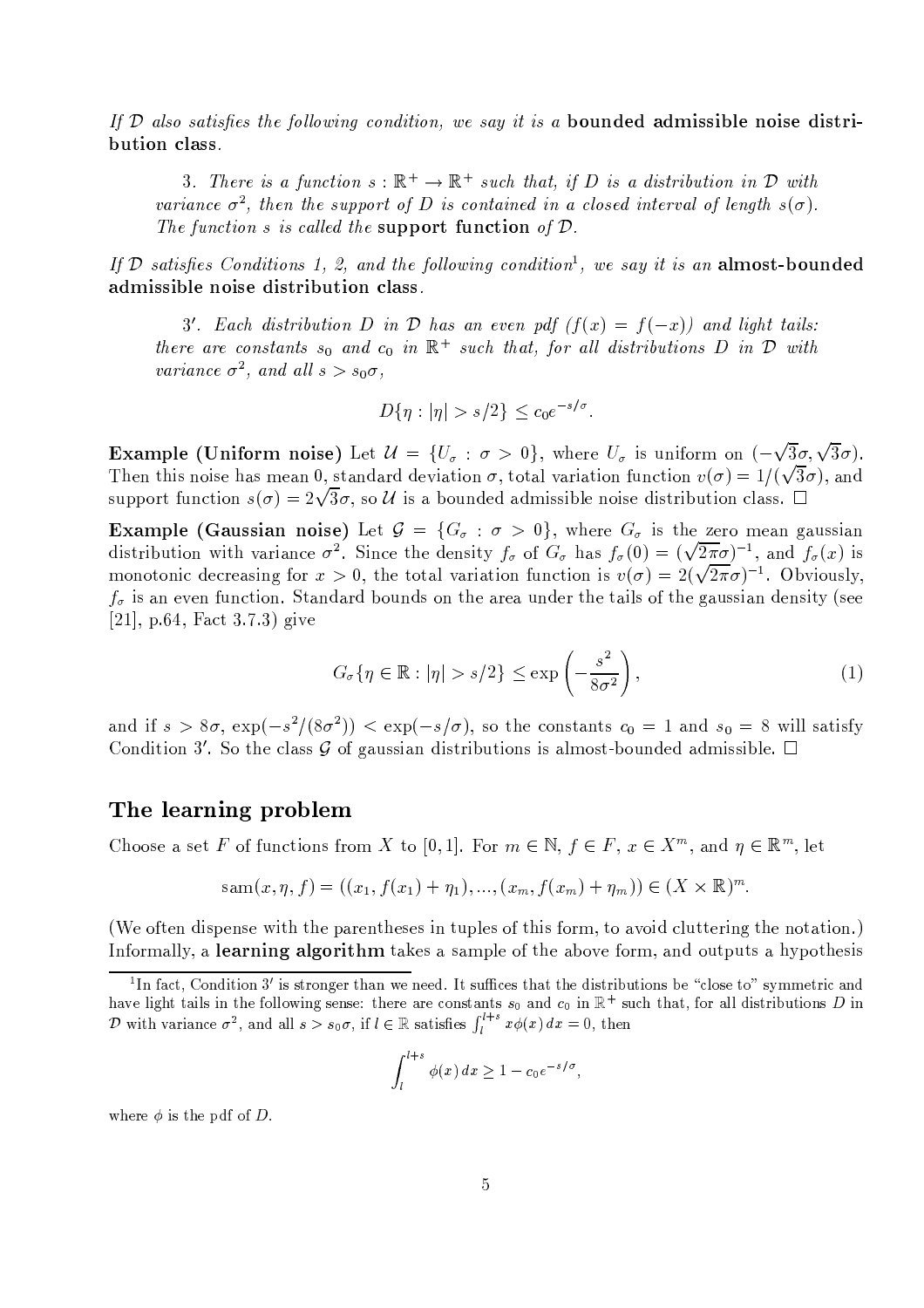for f. More formally, a deterministic learning algorithm<sup>2</sup> is defined to be a mapping from  $\bigcup_m (X \times \mathbb{R})^m$  to  $[0,1]^X$ . A randomized learning algorithm L is a pair  $(A, P_Z)$ , where  $P_Z$  is a distribution on a set Z, and A is a mapping from  $\bigcup_{m} (X \times \mathbb{R})^m \times Z^m$  to  $[0,1]^X$ . That is, given a sample of length m, the randomized algorithm chooses a sequence  $z \in \mathbb{Z}^m$  at random from  $P_{\rm z}^{m}$ , and passes it to the (deterministic) mapping A as a parameter.

For a probability distribution P on X,  $f \in F$  and  $h: X \to [0,1]$ , define

$$
\mathbf{er}_{P,f}(h) = \int_X |h(x) - f(x)| dP(x)
$$

The following definition of learning is based on those of  $[12]$ ,  $[19]$ ,  $[26]$ .

**Definition 2** Let D be a class of distributions on R. Choose  $0 < \epsilon, \delta < 1$ ,  $\sigma > 0$ , and  $m \in \mathbb{N}$ . We say a learning algorithm  $L = (A, P_Z)$  ( $\epsilon, \delta, \sigma$ )-learns F from m examples with noise D if for all distributions P on X, all functions f in F, and all distributions  $D \in \mathcal{D}$  with variance  $\sigma^2$ ,

$$
(P^m \times D^m \times P_Z^m) \{(x, \eta, z) \in X^m \times \mathbb{R}^m \times Z^m : \mathbf{er}_{P,f}(A(\text{sam}(x, \eta, f), z)) \ge \epsilon\} < \delta.
$$

Similarly, L  $(\epsilon, \delta)$ -learns F from m examples without noise if, for all distributions P on  $X$  and all functions  $f$  in  $F$ ,

$$
(P^m \times P_Z^m) \{ (x, z) \in X^m \times Z^m : \mathbf{er}_{P,f}(A(\operatorname{sam}(x, 0, f), z)) \ge \epsilon \} < \delta.
$$

We say F is learnable with noise D if there is a learning algorithm L and a function  $m_0$ :  $(0,1) \times (0,1) \times \mathbb{R}^+ \to \mathbb{N}$  such that for all  $0 < \epsilon, \delta < 1$ , for all  $\sigma > 0$ , algorithm  $L(\epsilon, \delta, \sigma)$  learns F from  $m_0(\epsilon, \delta, \sigma)$  examples with noise D. We say F is small-sample learnable with noise  $\mathcal D$  if, in addition, the function  $m_0$  is bounded by a polynomial in  $1/\epsilon$ ,  $1/\delta$ , and  $\sigma$ .

The following definition comes from [16]. Choose  $x_1, ..., x_d \in X$ . We say  $x_1, ..., x_d$  are  $\gamma$ shattered by F if there exists  $r \in [0,1]^d$  such that for each  $b \in \{0,1\}^d$ , there is an  $f \in F$  such that for each  $i$ 

$$
f(x_i) = \begin{cases} f(x_i) \ge r_i + \gamma & \text{if } b_i = 1 \\ f(x_i) \le r_i - \gamma & \text{if } b_i = 0. \end{cases}
$$

For each  $\gamma$ , let

$$
fat_F(\gamma) = \max\{d \in \mathbb{N} : \exists x_1, ..., x_d, F \gamma\text{-shatters } x_1, ..., x_d\}
$$

if such a maximum exists, and  $\infty$  otherwise. If  $f_{\text{at }F}(\gamma)$  is finite for all  $\gamma$ , we say F has a finite fat-shattering function.

The following is our main result.

**Theorem 3** Suppose F is a permissible<sup>3</sup> class of  $[0,1]$ -valued functions defined on X.

If  $D$  is a bounded admissible noise distribution class, then  $F$  is learnable with observation noise  $\mathcal D$  if and only if F has a finite fat-shattering function.

If  $\mathcal D$  is an almost-bounded admissible noise distribution class, then  $F$  is small-sample learnable with observation noise D if and only if there is a polynomial p such that  $\text{fat}_F(\gamma) < p(1/\gamma)$ for all  $\gamma > 0$ .

 $\overline{P}$   $\overline{P}$   $\overline{P}$  be name "algorithm," there is no requirement that this mapping be computable. Throughout the paper, we ignore issues of computability.

<sup>&</sup>lt;sup>3</sup>This is a benign measurability constraint defined in Section 4.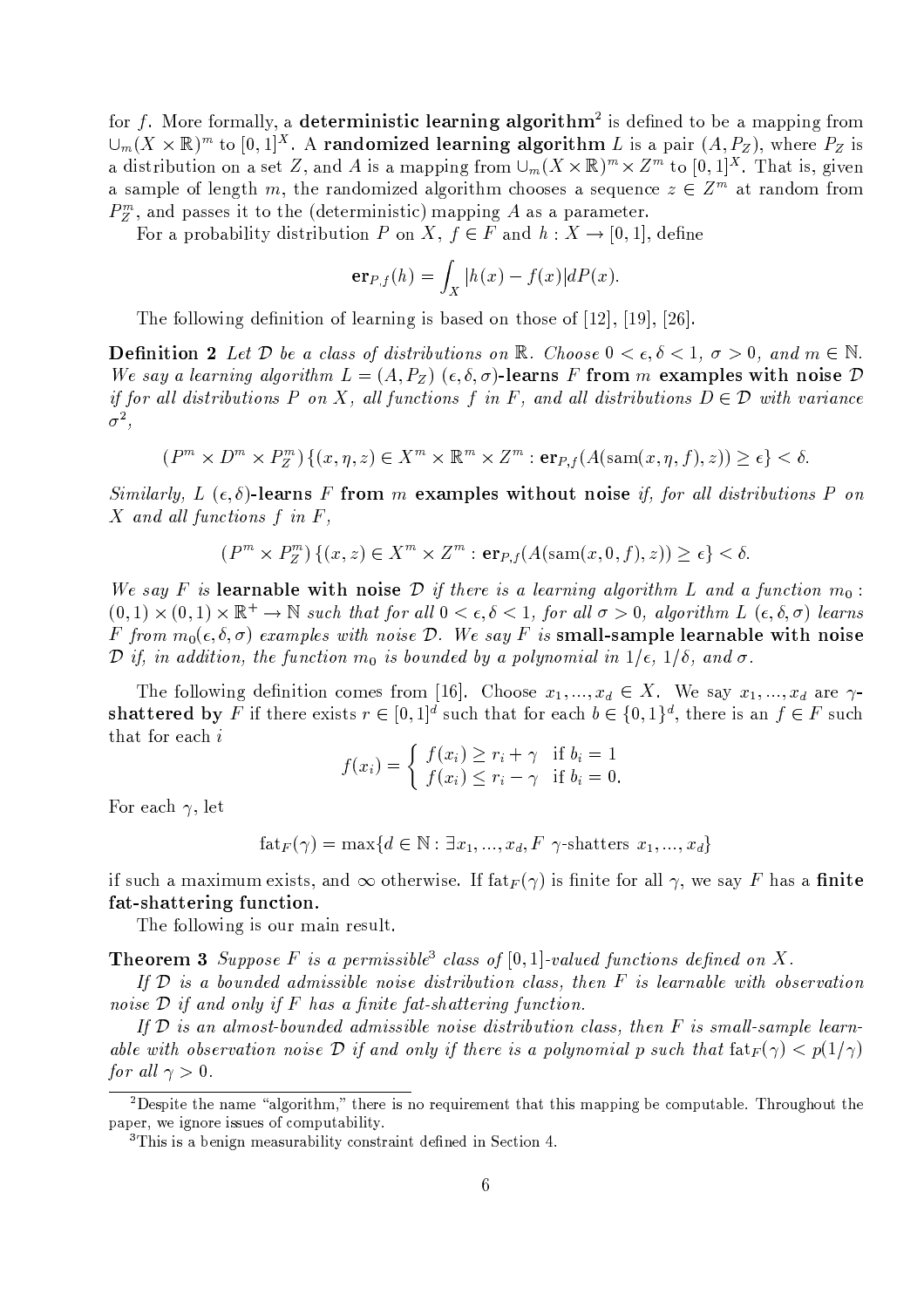### $\overline{\mathbf{3}}$ Lower bound

In this section, we give a lower bound on the number of examples necessary to learn a realvalued function class in the presence of observation noise. Lemma 5 in Section 3.1 shows that an algorithm that can learn a real-valued function class with observation noise can be used to construct an algorithm that can learn a quantized version of the function class to slightly worse accuracy and confidence with the same number of examples, provided the quantization width is sufficiently small. Lemma 10 in Section 3.2 gives a lower bound on the number of examples necessary for learning a quantized function class in terms of its fat-shattering function. In Section 3.3, we combine these results to give the lower bound for real-valued functions, Theorem 11.

#### Learnability with noise implies quantized learnability  $3.1$

In this subsection, we relate the problem of learning a real-valued function class with observation noise to the problem of learning a quantized version of that class, without noise.

**Definition 4** For  $\alpha \in \mathbb{R}^+$ , define the quantization function

$$
Q_{\alpha}(y) = \alpha \left[ \frac{y - \alpha/2}{\alpha} \right].
$$

For a set  $S \subset \mathbb{R}$ , let  $Q_{\alpha}(S) = \{Q_{\alpha}(y) : y \in S\}$ . For a function class  $F \subset [0,1]^X$ , let  $Q_{\alpha}(F)$  be the set  $\{Q_{\alpha} \circ f : f \in F\}$  of  $Q_{\alpha}([0,1])$ -valued functions defined on X.

**Lemma 5** Suppose F is a set of functions from X to [0,1],  $\mathcal{D}$  is an admissible noise distribution class with total variation function v, A is a learning algorithm,  $0 < \epsilon, \delta < 1$ ,  $\sigma \in \mathbb{R}^+$ , and  $m \in \mathbb{N}$ . If the quantization width  $\alpha \in \mathbb{R}^+$  satisfies

$$
\alpha \le \min\left(\frac{\delta}{v(\sigma)m}, 2\epsilon\right),\,
$$

and A  $(\epsilon, \delta, \sigma)$ -learns F from m examples with noise D, then there is a randomized learning algorithm  $(C, P_Z)$  that  $(2\epsilon, 2\delta)$ -learns  $Q_{\alpha}(F)$  from m examples.

Figure 1 illustrates our approach. Suppose an algorithm A can  $(\epsilon, \delta, \sigma)$ -learn from m noisy examples  $(x_i, f(x_i) + \eta_i)$ . If we quantize the observations to accuracy  $\alpha$  and add noise that is uniform on  $(-\alpha/2, \alpha/2)$ , Lemma 6(a) shows that the distribution of the observations is approximately unchanged (in the notation of Figure 1, the distributions  $P_1$  and  $P_2$  are close), so A learns almost as well as it did previously. If we define Algorithm  $B$  as this operation of adding uniform noise and then invoking Algorithm  $A, B$  solves a quantized learning problem in which the examples are given as  $(x_i, Q_{\alpha}(f(x_i) + \eta_i))$ . Lemma 6(b) shows that this problem is similar to the problem of learning the quantized function class when the observations are contaminated with independent noise whose distribution is a quantized version of the original observation noise (that is, the examples are given as  $(x_i, Q_\alpha(f(x_i)) + Q_\alpha(\nu_i))$ ). In the notation of Figure 1, Lemma 6(b) shows that the distributions  $P_3$  and  $P_4$  are close. It follows that Algorithm C, which adds this quantized noise to the observations and passes them to Algorithm  $B$ , learns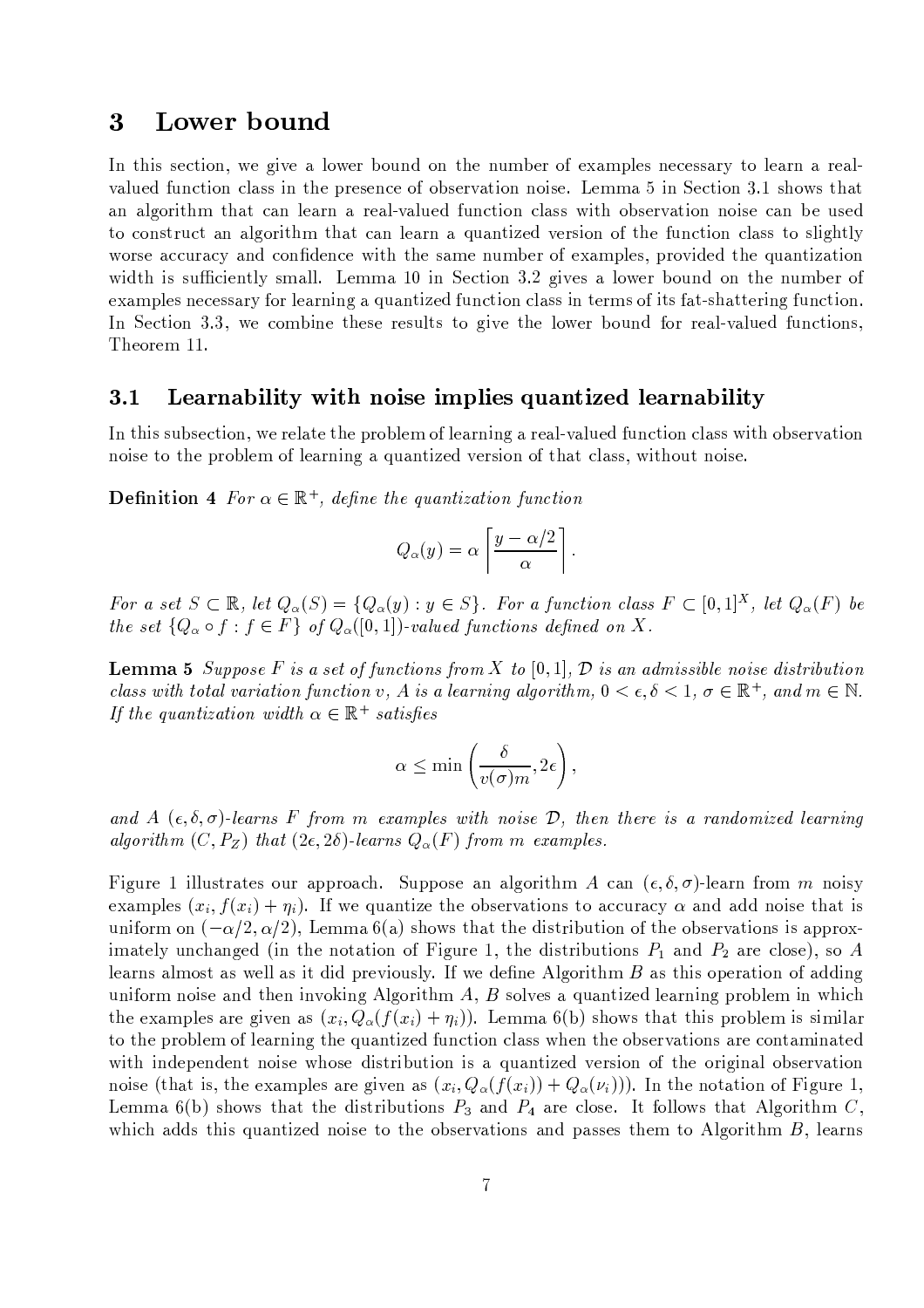

Figure 1: Lemma 5 shows that a learning algorithm for real-valued functions (Algorithm A) can be used to construct a randomized learning algorithm for quantized functions (Algorithm C).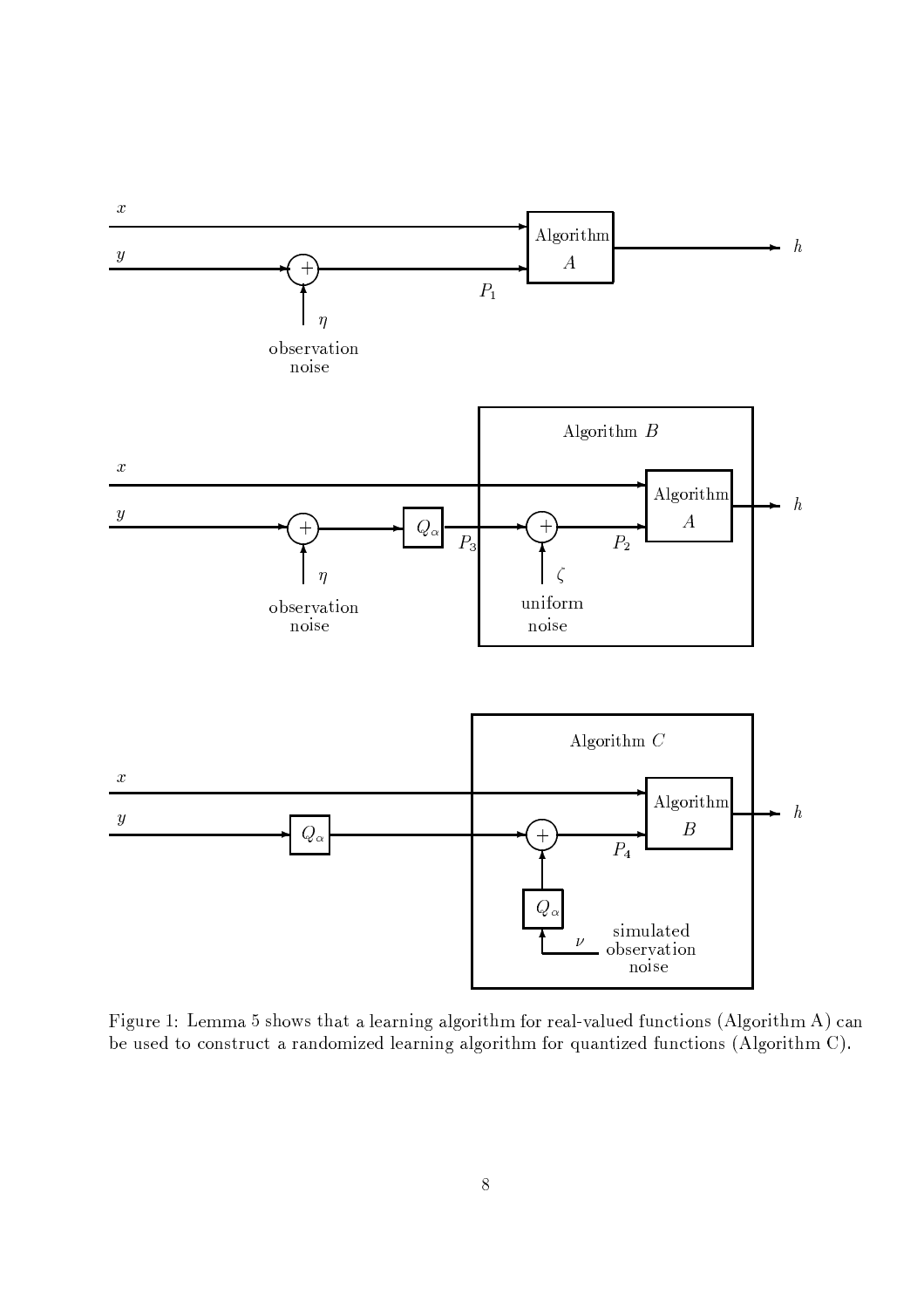the quantized function class without observation noise (that is, when the examples are given as  $(x_i, Q_\alpha(f(x_i)))$ .

For distributions P and Q on R, define the **total variation distance** between P and Q as

$$
d_{TV}(P,Q) = 2\sup_E|P(E) - Q(E)|
$$

where the supremum is over all Borel sets. If  $P$  and  $Q$  are discrete, it is easy to show that

$$
d_{TV}(P,Q) = \sum_x |P(x) - Q(x)|
$$

where the sum is over all x in union of the supports of P and Q. Similarly, if P and Q are continuous with probability density functions  $p$  and  $q$  respectively,

$$
d_{TV}(P,Q) = \int_{-\infty}^{\infty} |p(x) - q(x)| dx.
$$

**Lemma 6** Let  $D$  be an admissible noise distribution class with total variation function v. Let  $\sigma > 0$  and  $0 < \alpha < 1$ . Let D be a distribution in D with variance  $\sigma^2$ . Let  $\eta$ ,  $\zeta$ , and  $\nu$  be random variables, and suppose that  $\eta$  and  $\nu$  are distributed according to D, and  $\zeta$  is distributed uniformly on  $(-\alpha/2, \alpha/2)$ .

(a) For any  $y \in [0,1]$ , if  $P_1$  is the distribution of  $y + \eta$  and  $P_2$  is the distribution of  $Q_{\alpha}(y + \eta) + \zeta$ , we have

$$
d_{TV}(P_1, P_2) \le \alpha v(\sigma)
$$

(b) For any  $y \in [0,1]$ , if  $P_3$  is the distribution of  $Q_{\alpha}(y + \eta)$  and  $P_4$  is the distribution of  $Q_{\alpha}(y) + Q_{\alpha}(\nu)$ , we have

$$
d_{TV}(P_3, P_4) \le \alpha v(\sigma).
$$

**Proof** Let  $p$  be the pdf of  $D$ .

(a) The random variable  $y + \eta$  has density  $p_1(a) = p(a - y)$ , and  $Q_{\alpha}(y + \eta) + \zeta$  has density  $p_2$ given by

$$
p_2(a) = \frac{1}{\alpha} \int_{Q_{\alpha}(a) - \alpha/2}^{Q_{\alpha}(a) + \alpha/2} p(x - y) dx
$$

for  $a \in \mathbb{R}$ . So

$$
d_{TV}(P_1, P_2) = \int_{-\infty}^{\infty} \left| p(x - y) - \frac{1}{\alpha} \int_{Q_{\alpha}(x) - \alpha/2}^{Q_{\alpha}(x) + \alpha/2} p(\theta - y) d\theta \right| dx
$$
  
\n
$$
= \sum_{n = -\infty}^{\infty} \int_{-\alpha/2}^{\alpha/2} \left| p(x - y + n\alpha) - \frac{1}{\alpha} \int_{-\alpha/2}^{\alpha/2} p(\theta - y + n\alpha) d\theta \right| dx
$$
  
\n
$$
= \int_{-\alpha/2}^{\alpha/2} \sum_{n = -\infty}^{\infty} \left| p(x - y + n\alpha) - \frac{1}{\alpha} \int_{-\alpha/2}^{\alpha/2} p(\theta - y + n\alpha) d\theta \right| dx
$$

By the mean value theorem, there are  $z_1$  and  $z_2$  in  $[-\alpha/2, \alpha/2]$  such that

$$
p(z_1 - y + n\alpha) \leq \frac{1}{\alpha} \int_{-\alpha/2}^{\alpha/2} p(\theta - y + n\alpha) d\theta \leq p(z_2 - y + n\alpha),
$$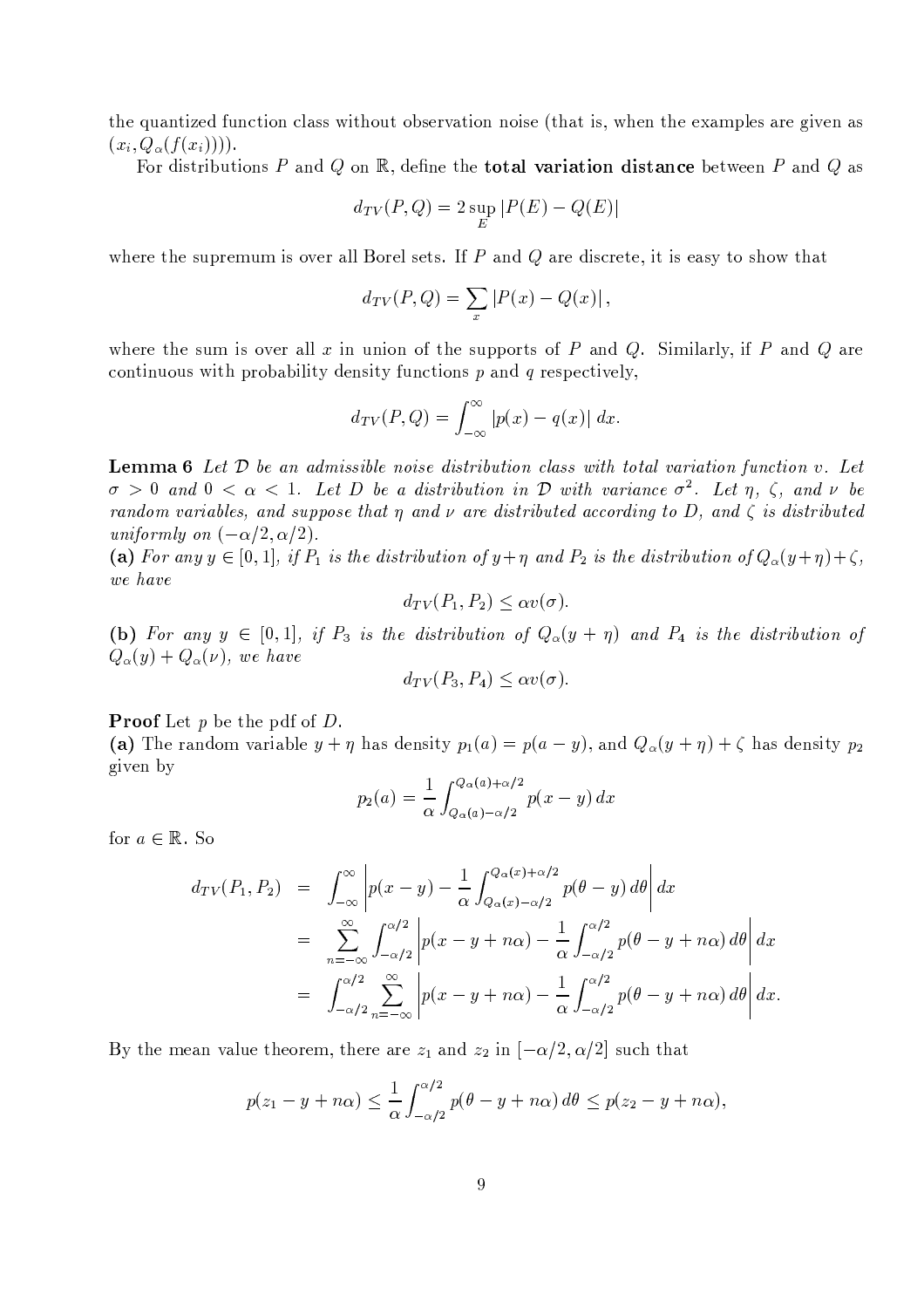so for all  $x \in [-\alpha/2, \alpha/2],$ 

$$
\sum_{n=-\infty}^{\infty} \left| p(x - y + n\alpha) - \frac{1}{\alpha} \int_{-\alpha/2}^{\alpha/2} p(\theta - y + n\alpha) d\theta \right|
$$
  

$$
\leq \sum_{n=-\infty}^{\infty} \sup_{z \in (-\alpha/2, \alpha/2)} |p(x - y + n\alpha) - p(z - y + n\alpha)|
$$
  

$$
\leq v(\sigma),
$$

and therefore

$$
d_{TV}(P_1, P_2) \le \alpha v(\sigma)
$$

(b) The distribution  $P_3$  of  $Q_{\alpha}(y+\eta)$  is discrete, and is given by

$$
P_3(a) = \begin{cases} \int_{n\alpha - \alpha/2}^{n\alpha + \alpha/2} p(x - y) dx & \text{if } a = n\alpha \text{ for some } n \in \mathbb{Z} \\ 0 & \text{otherwise.} \end{cases}
$$

Since  $\nu$  has distribution D, the distribution  $P_4$  of  $Q_{\alpha}(y) + Q_{\alpha}(\nu)$  is also discrete, and is given by

$$
P_4(a) = \begin{cases} \int_{n\alpha - \alpha/2}^{n\alpha + \alpha/2} p(x) dx & \text{if } a = Q_\alpha(y) + n\alpha \text{ for some } n \in \mathbb{Z} \\ 0 & \text{otherwise.} \end{cases}
$$

S<sub>o</sub>

$$
d_{TV}(P_3, P_4) = \sum_{n=-\infty}^{\infty} |P_3(n\alpha) - P_4(n\alpha)|
$$
  
\n
$$
= \sum_{n=-\infty}^{\infty} \left| \int_{n\alpha - \alpha/2}^{n\alpha + \alpha/2} p(x - y) dx - \int_{n\alpha - \alpha/2}^{n\alpha + \alpha/2} p(x - Q_{\alpha}(y)) dx \right|
$$
  
\n
$$
\leq \sum_{n=-\infty}^{\infty} \int_{-\alpha/2}^{\alpha/2} |p(x - y + n\alpha) - p(x - Q_{\alpha}(y) + n\alpha)| dx
$$
  
\n
$$
= \int_{-\alpha/2}^{\alpha/2} \sum_{n=-\infty}^{\infty} |p(x - y + n\alpha) - p(x - Q_{\alpha}(y) + n\alpha)| dx
$$
  
\n
$$
\leq \int_{-\alpha/2}^{\alpha/2} \sum_{n=-\infty}^{\infty} \sup_{z \in (-\alpha/2, \alpha/2)} |p(x - y + n\alpha) - p(x - y + n\alpha + z)| dx
$$
  
\n
$$
\leq \alpha v(\sigma).
$$

 $\Box$ 

We will use the following lemma. The proof is by induction, and is implicit in the proof of Lemma 12 in  $[8]$ .

**Lemma 7** If  $P_i$  and  $Q_i$   $(i = 1, ..., m)$  are distributions on a set Y, and  $\chi$  is a [0,1]-valued random variable defined on  $Y^m$ , then

$$
\left| \int_{Y^m} \chi \, dP - \int_{Y^m} \chi \, dQ \right| \le \frac{1}{2} \sum_{i=1}^m d_{TV}(P_i, Q_i),
$$

where  $P = \prod_{i=1}^{m} P_i$  and  $Q = \prod_{i=1}^{m} Q_i$  are distributions on  $Y^m$ .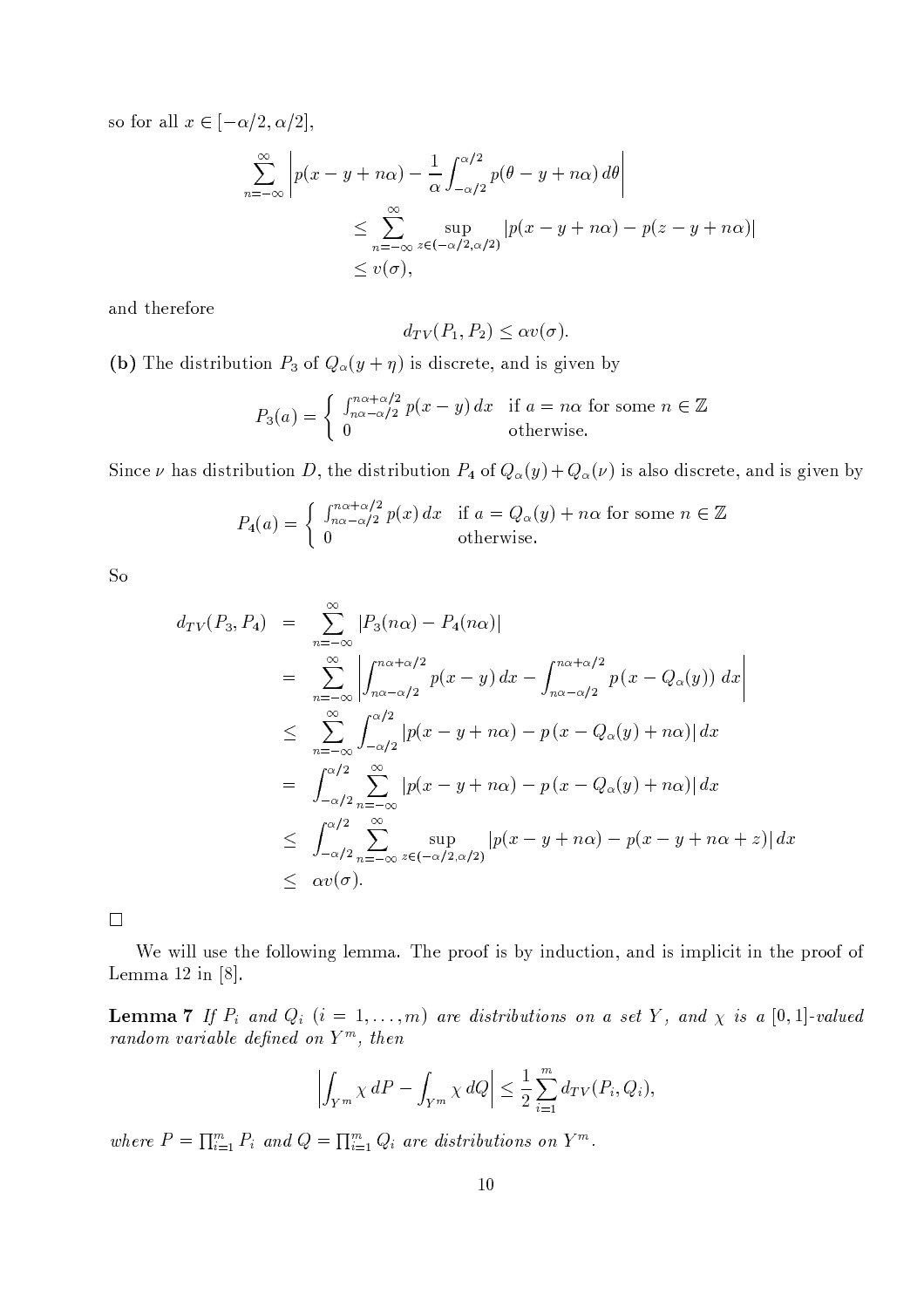**Proof (of Lemma 5)** We will describe a randomized algorithm (Algorithm  $C$ ) that is constructed from Algorithm A, and show that it  $(2\epsilon, 2\delta)$ -learns the quantized function class  $Q_{\alpha}(F)$ . Fix a noise distribution D in D with variance  $\sigma^2$ , a function  $f \in F$ , and a distribution P on X. Since  $A(\epsilon, \delta, \sigma)$ -learns F, we have

$$
P^m \times D^m \{(x, \eta) \in X^m \times \mathbb{R}^m : \mathbf{er}_{P,f}(A(\text{sam}(x, \eta, f))) \ge \epsilon\} < \delta.
$$

That is, the probability (over all  $x \in X^m$  and  $\eta \in \mathbb{R}^m$ ) that Algorithm A chooses a bad function is small. We will show that this implies that the probability that Algorithm  $C$  chooses a bad function is also small, where the probability is over all  $x \in X^m$  and all values of the random variables that Algorithm  $C$  uses.

Let  $\zeta$  be a random variable with distribution  $U_{\alpha}$ , where  $U_{\alpha}$  is the uniform distribution on  $(-\alpha/2, \alpha/2)$ . For an arbitrary sequence  $(y_1, \ldots, y_m)$ , let Algorithm B be the randomized algorithm that adds noise  $\zeta$  to each y value it receives, and passes the sequence to Algorithm A. That is, for any sequence of  $(x_i, y_i)$  pairs,

$$
B(x_1, y_1, \ldots, x_m, y_m) = A(x_1, y_1 + \zeta_1, \ldots, x_m, y_m + \zeta_m).
$$

First we prove that, for a given sequence x of input values, the probability that Algorithm A outputs a bad hypothesis when it is called from Algorithm  $B$  in the scenario shown in Figure 1 (that is, when it sees examples of the form  $(x_i, Q_{\alpha}(f(x_i) + \eta_i) + \zeta_i)$ ) is no more than  $\delta/2$ more than the probability that Algorithm A outputs a bad hypothesis after receiving examples  $(x_i, f(x_i) + \eta_i)$ . We prove this by considering the set of noisy function values for the input sequence  $x$  that cause Algorithm  $A$  to output a bad hypothesis.

Now, fix a sequence  $x = (x_1, \ldots, x_m) \in X^m$ , and define the events

$$
E = \{ \eta \in \mathbb{R}^m : \mathbf{er}_{P,f}(A(\operatorname{sam}(x, \eta, f))) \ge \epsilon \},
$$
  
\n
$$
E_1 = \{ y \in \mathbb{R}^m : \mathbf{er}_{P,f}(A(x_1, y_1, \dots, x_m, y_m)) \ge \epsilon \}.
$$

That is, E is the set of noise sequences that make A choose a bad function, and  $E_1$  is the corresponding set of  $y$  sequences. Clearly,

$$
D^{m}(E) = \left(\prod_{i=1}^{m} P_{1|x_{i}}\right)(E_{1}),
$$
\n(2)

where  $P_{1|x_i}$  is the distribution of  $f(x_i)+\eta$ . We will show that  $D^m(E)$  is close to the corresponding probability under the distribution of y values that Algorithm  $A$  sees when Algorithm  $B$  invokes it.

Define  $P_{2|x_i}$  as the distribution of  $Q_{\alpha}(f(x_i)+\eta)+\zeta$ . From Lemma 6a,  $d_{TV}(P_{1|x_i},P_{2|x_i}) \leq$  $\alpha v(\sigma)$ . Applying Lemma 7 with  $\chi = 1_{E_1}$ , the indicator<sup>4</sup> function for  $E_1$ , gives

$$
\left(\prod_{i=1}^m P_{2|x_i}\right)(E_1) - \left(\prod_{i=1}^m P_{1|x_i}\right)(E_1) \leq m\alpha v(\sigma)/2.
$$

But by hypothesis  $\alpha \leq \delta/(mv(\sigma))$ , so this and (2) imply

$$
\left(\prod_{i=1}^m P_{2|x_i}\right)(E_1) \le D^m(E) + \delta/2.
$$

<sup>4</sup>that is,  $1_{E_1}(y)$  takes value 1 if  $y \in E_1$ , and 0 otherwise.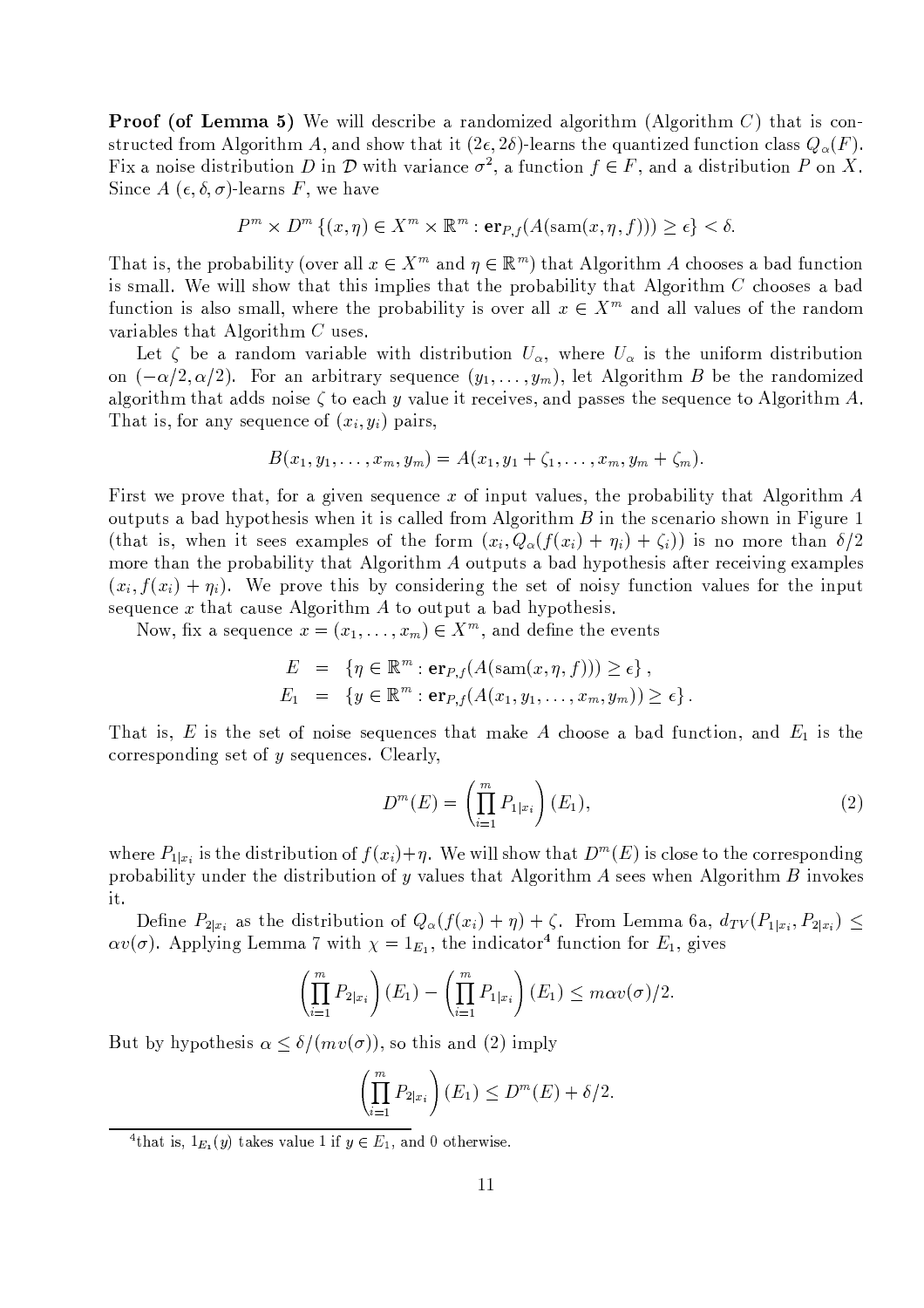Next we observe that, for a fixed sequence x of input values, the probability that Algorithm  $B$ outputs a bad hypothesis when given quantized noisy examples (of the form  $(x_i, Q_{\alpha}(f(x_i)+\eta_i)))$ is equal to the probability that Algorithm A outputs a bad hypothesis when given examples of the form  $(x_i, Q_{\alpha}(f(x_i) + \eta_i) + \zeta_i)$ . More formally, we can write this as follows. Let  $P_{3|x_i}$  be the distribution of  $Q_{\alpha}(f(x_i)+\eta)$ , and let

$$
E_3 = \{(y,\zeta) \in \mathbb{R}^m \times \mathbb{R}^m : \mathbf{er}_{P,f}(A(x_1,y_1+\zeta_1,\ldots,x_m,y_m+\zeta_m)) \geq \epsilon\},\
$$

In this case,  $E_3$  is the set of  $(y,\zeta)$  pairs that correspond to B choosing a bad function. Clearly,

$$
\left(\prod_{i=1}^m P_{2|x_i}\right)(E_1) = \left(\prod_{i=1}^m P_{3|x_i} \times U_\alpha^m\right)(E_3).
$$

Let  $\nu$  be a random variable with distribution D. Let Algorithm C be the randomized algorithm that adds noise  $Q_{\alpha}(\nu)$  to each y value it receives, and passes the sequence to Algorithm B. That is,

$$
C(x_1, y_1, \ldots, x_m, y_m) = B(x_1, y_1 + Q_{\alpha}(\nu_1), \ldots, x_m, y_m + Q_{\alpha}(\nu_m))
$$

Next we prove that, for a fixed sequence x, the probability that Algorithm  $B$  outputs a bad hypothesis when it is called from Algorithm  $C$  in the scenario shown in Figure 1 (that is, when it sees examples of the form  $(x_i, Q_\alpha(f(x_i)) + Q_\alpha(\nu_i))$  is no more than  $\delta/2$  more than the probability that Algorithm B outputs a bad hypothesis after receiving examples of the form  $(x_i, Q_\alpha(f(x_i) + \eta_i)).$ 

Let  $P_{4|x_i}$  be the distribution of  $Q_{\alpha}(f(x_i)) + Q_{\alpha}(\nu)$ . Applying Lemma 7, with  $\chi$  equal the probability under  $U_{\alpha}$  that A produces a bad hypothesis, gives

$$
\left| \left( \prod_{i=1}^{m} P_{3|x_i} \times U_{\alpha}^{m} \right) (E_3) - \left( \prod_{i=1}^{m} P_{4|x_i} \times U_{\alpha}^{m} \right) (E_3) \right| \leq \sum_{i=1}^{m} d_{TV} (P_{3|x_i}, P_{4|x_i}) / 2
$$

From Lemma 6b,  $d_{TV}(P_{4|x_i}, P_{3|x_i}) \leq \alpha v(\sigma)$ , so we have

$$
\left(\prod_{i=1}^{m} P_{4|x_i} \times U_{\alpha}^{m}\right)(E_3) \leq \left(\prod_{i=1}^{m} P_{3|x_i} \times U_{\alpha}^{m}\right)(E_3) + \delta/2
$$

$$
= \left(\prod_{i=1}^{m} P_{2|x_i}\right)(E_1) + \delta/2
$$

$$
\leq D^{m}(E) + \delta.
$$

We have shown that, for any  $x \in X^m$ ,

$$
U_{\alpha}^{m} \times D^{m} \left\{ (\zeta, \nu) : \mathbf{er}_{P,f} \left( A(x_{1}, Q_{\alpha}(f(x_{1})) + Q_{\alpha}(\nu_{1}) + \zeta_{1}, \dots, x_{m}, Q_{\alpha}(f(x_{m})) + Q_{\alpha}(\nu_{m}) + \zeta_{m} \right) \right\} \geq \epsilon \}
$$
  

$$
\leq D^{m} \left\{ \eta : \mathbf{er}_{P,f} \left( A(\operatorname{sam}(x, \eta, f)) \right) \geq \epsilon \right\} + \delta.
$$

It follows that

$$
P^{m} \times U_{\alpha}^{m} \times D^{m} \{ (x, \zeta, \nu) : \mathbf{er}_{P,f} \left( A(x_{1}, Q_{\alpha}(f(x_{1})) + Q_{\alpha}(\nu_{1}) + \zeta_{1}, \dots, x_{m}, Q_{\alpha}(f(x_{m})) + Q_{\alpha}(\nu_{m}) + \zeta_{m}) \right) \ge \epsilon \}
$$
  

$$
\le P^{m} \times D^{m} \{ (x, \eta) : \mathbf{er}_{P,f} \left( A(\operatorname{sam}(x, \eta, f)) \right) \ge \epsilon \} + \delta
$$
  
<2\delta.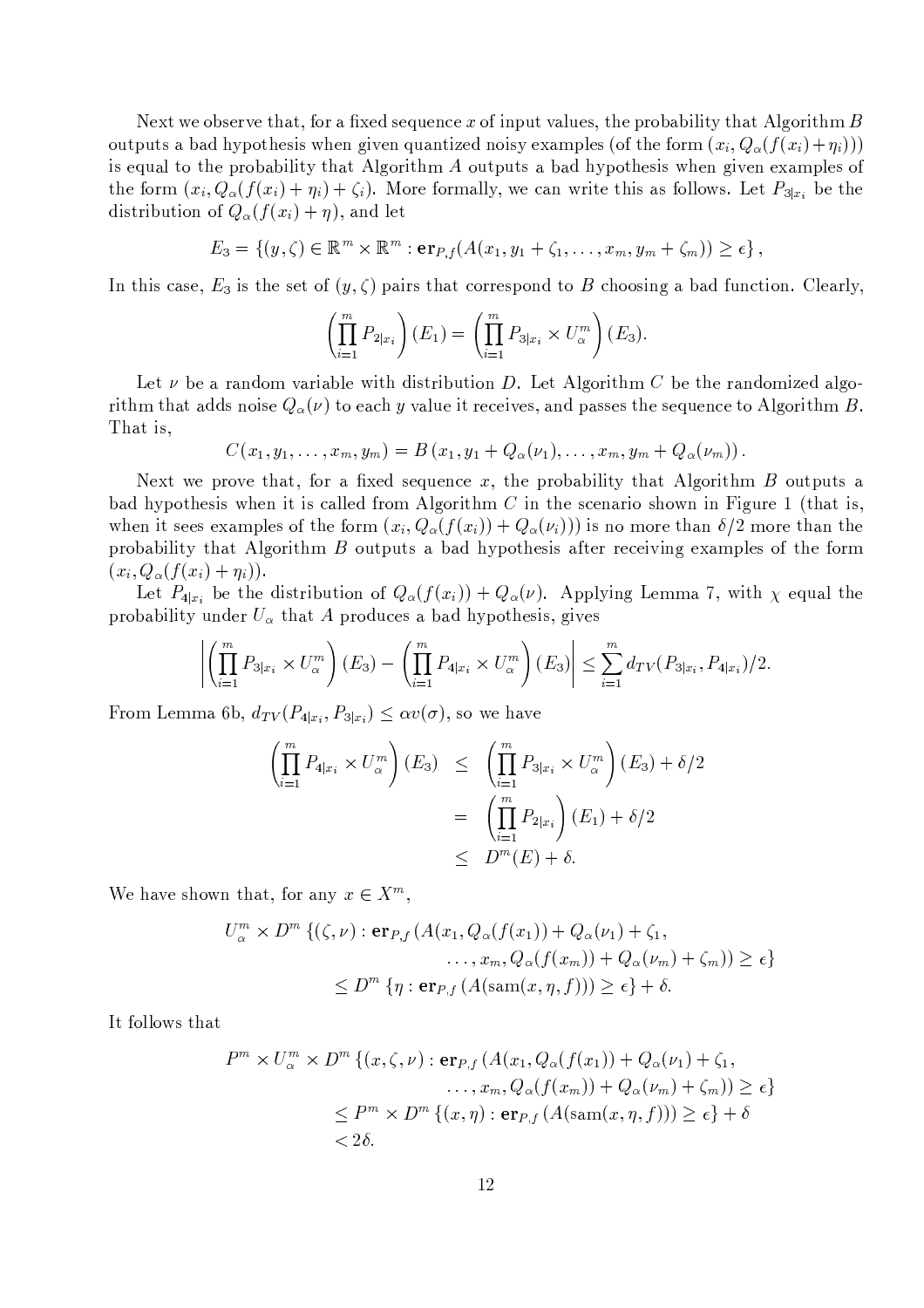For any function  $h: X \to [0,1]$ , the triangle inequality for the absolute difference on R gives

$$
\begin{array}{rcl}\n\mathbf{er}_{P,f}(h) & = & \int_X |h(x) - f(x)| \, dP(x) \\
& \geq & \int_X \left( |h(x) - Q_\alpha(f(x))| - |f(x) - Q_\alpha(f(x))| \right) \, dP(x) \\
& \geq & \mathbf{er}_{P,Q_\alpha(f)}(h) - \frac{\alpha}{2} \\
& \geq & \mathbf{er}_{P,Q_\alpha(f)}(h) - \epsilon,\n\end{array}
$$

since for all x,  $|f(x) - Q_{\alpha}(f(x))| \leq \alpha/2$ , and  $\alpha \leq 2\epsilon$  by hypothesis. It follows that

 $\{\mathbf{er}_{P,Q_{\alpha}(f)}(C(\cdots)) \geq 2\epsilon\} \subseteq \{\mathbf{er}_{P,f}(C(\cdots)) \geq \epsilon\}.$ 

Hence

 $\Pr\left(\exp_{Q_{\alpha}(f)}(C(x_1,Q_{\alpha}(f(x_1)),\ldots,x_m,Q_{\alpha}(f(x_m))))\geq 2\epsilon\right)<2\delta,$ 

where the probability is taken over all x in  $X^m$  and all values of  $\zeta$  and  $\nu$ , the random variables used by Algorithm C. This is true for any  $Q_{\alpha}(f)$  in  $Q_{\alpha}(F)$ , so this algorithm  $(2\epsilon, 2\delta)$ -learns  $Q_{\alpha}(F)$  from m examples.  $\square$ 

#### $3.2$ Lower bounds for quantized learning

In the previous subsection, we showed that if a class F can be  $(\epsilon, \delta, \sigma)$ -learned with a certain number of examples, then an associated class  $Q_{\alpha}(F)$  of discrete-valued functions can be  $(2\epsilon, 2\delta)$ learned with the same number of examples. Given this result, one would be tempted to apply techniques of Natarajan [19] or Ben-David, Cesa-Bianchi, Haussler, and Long [11] (who consider the learnability of discrete-valued functions) to lower bound the number of examples required for learning  $Q_{\alpha}(F)$ . The main results of those papers, however, were for the discrete loss function, where the learner "loses" 1 whenever it's hypothesis is incorrect. When those results are applied directly to get bounds for learning with the absolute loss, the resulting bounds are not strong enough for our purposes because of the restrictions on  $\alpha$  required to show that learning F is not much harder than learning  $Q_{\alpha}(F)$ .

In this subsection, we present a new technique, inspired by the techniques of [7]. We show that an algorithm for learning a class of discrete-valued functions can effectively be used as a subroutine in an algorithm for learning binary-valued functions. We then apply a lower bound result for binary-valued functions.

For each  $d \in \mathbb{N}$ , let POWER<sub>d</sub> be the set of all functions from  $\{1, \ldots, d\}$  to  $\{0, 1\}$ . We will make use of the following special case of a general result about  $Power_{d}$  ([12], Theorem 2.1b).

**Theorem 8** ([12]) Let A be a randomized learning algorithm which always outputs  $\{0,1\}$ valued hypotheses. If A is given fewer than  $d/2$  examples, A fails to  $(1/8, 1/8)$ -learn POWER<sub>d</sub>.

Theorem 2.1b of [12] is stated for deterministic algorithms, but an almost identical proof gives the same result for randomized algorithms.

We will also make use of the standard Chernov bounds, proved in this form by Angluin and Valiant [2].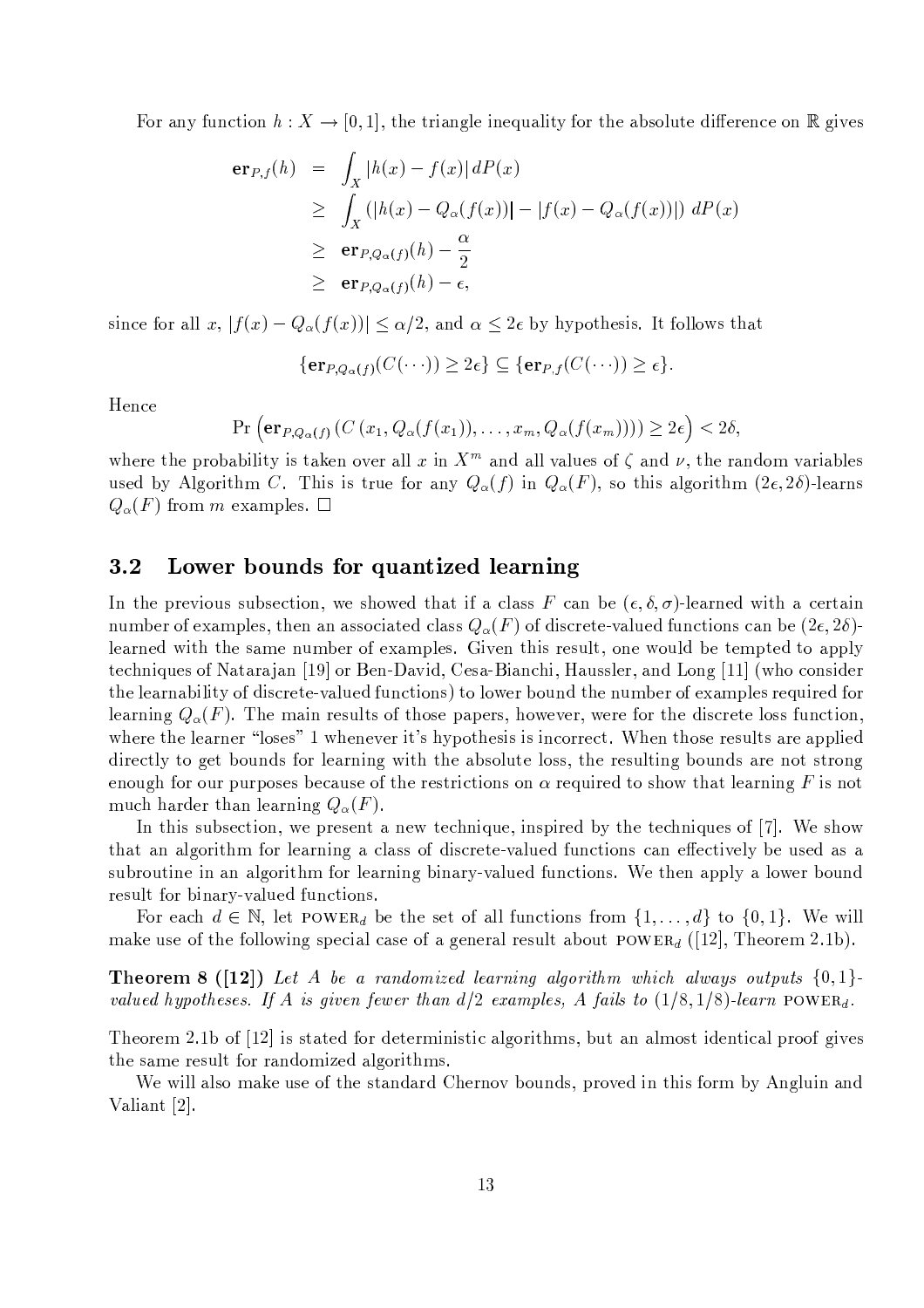**Theorem 9** ([2]) Let  $Y_1, \ldots, Y_m$  be independently, identically distributed  $\{0,1\}$ -valued random variables where  $Pr(Y_1 = 1) = p$ . Then

$$
\Pr\left(\sum_{i=1}^{m} Y_i \ge 2mp\right) \le e^{-mp/3}
$$
  

$$
\Pr\left(\sum_{i=1}^{m} Y_i \le mp/2\right) \le e^{-mp/8}.
$$

**Lemma 10** For  $0 < \alpha < 1/2$ , choose a set F of functions from X to  $Q_{\alpha}([0,1])$ ,  $d \in \mathbb{N}$  and  $\gamma > 0$  such that  $\text{fat}_F(\gamma) \geq d$ . If a randomized learning algorithm A is given fewer than

$$
\frac{d - 666}{4 + 192 \ln \left[1/\alpha + 1/2\right]}
$$

examples, A fails to  $(\gamma/32, 1/16)$ -learn F without noise.

**Proof** We will show that if there is an algorithm that can  $(\gamma/32, 1/16)$ -learn the quantized class F from fewer than the number of examples given in the lemma, then this could be used as a subroutine of an algorithm that could  $(1/8, 1/8)$ -learn POWER<sub>d</sub> from fewer than  $d/2$  examples, violating Theorem 8.

Choose an algorithm A for learning F. Let  $x_1, \ldots, x_d \in X$  be  $\gamma$ -shattered by F, and let  $r_1,\ldots,r_d \in [0,1]^d$  be such that for each  $b \in \{0,1\}^d$ , there is an  $f_b \in F$  such that for all  $j, 1 \leq j \leq d,$ 

$$
f_b(x_j) \begin{cases} \geq r_j + \gamma & \text{if } b_j = 1\\ \leq r_j - \gamma & \text{if } b_j = 0. \end{cases}
$$

For each  $q \in \mathbb{N}$ , consider the algorithm  $A_q$  (which will be used for learning POWER<sub>d</sub>) which uses A as a subroutine as follows. Given  $m > q$  examples,  $(\kappa_1, y_1), \ldots, (\kappa_m, y_m)$  in  $\{1, \ldots, d\} \times$  $\{0,1\},$  Algorithm  $\tilde{A}_q$  first, for each  $v \in Q_\alpha([0,1])^q = \{0,\alpha,\ldots,\alpha\left[1/\alpha-1/2\right]\}^q$ , sets  $h_{\kappa,v}$  $A((x_{\kappa_1},v_1),\ldots,(x_{\kappa_n},v_q)).$  Algorithm  $\tilde{A}_q$  then uses this to define a set  $\tilde{S}$  of  $\{0,1\}$ -valued functions defined on  $\{1,\ldots,d\}$  by

$$
\tilde{S} = \left\{ \tilde{h}_{\kappa,v} : v \in Q_{\alpha}([0,1])^q \right\},\,
$$

where

$$
\tilde{h}_{\kappa,v}(j) = \begin{cases} 1 & \text{if } h_{\kappa,v}(x_j) \ge r_j \\ 0 & \text{otherwise,} \end{cases}
$$

for all  $j \in \{1, ..., d\}$ . Finally,  $\tilde{A}_q$  returns an  $\tilde{h}^*$  in  $\tilde{S}$  for which the number of disagreements with the last  $m - q$  examples is minimized. That is,

$$
\tilde{h}^* = \arg\min_{\tilde{h}\in\tilde{S}} \left\{ |\{j \in \{q+1,\ldots,m\} : \tilde{h}(\kappa_j) \neq y_j\}| \right\}.
$$

We claim that if A can  $(\gamma/32, 1/16)$ -learn F from  $m_0 \in \mathbb{N}$  examples without noise, then  $A_{m_0}$ can  $(1/8, 1/8)$ -learn POWER<sub>d</sub> from

$$
m_0 + [96 (\ln 32 + m_0 \ln [1/\alpha + 1/2])]
$$

examples without noise, and we can then apply Theorem 8 to give the desired lower bound on  $m_0$ . To see this, assume A  $(\gamma/32, 1/16)$ -learns F from  $m_0$  examples, and let  $\tilde{A} = \tilde{A}_{m_0}$ . Suppose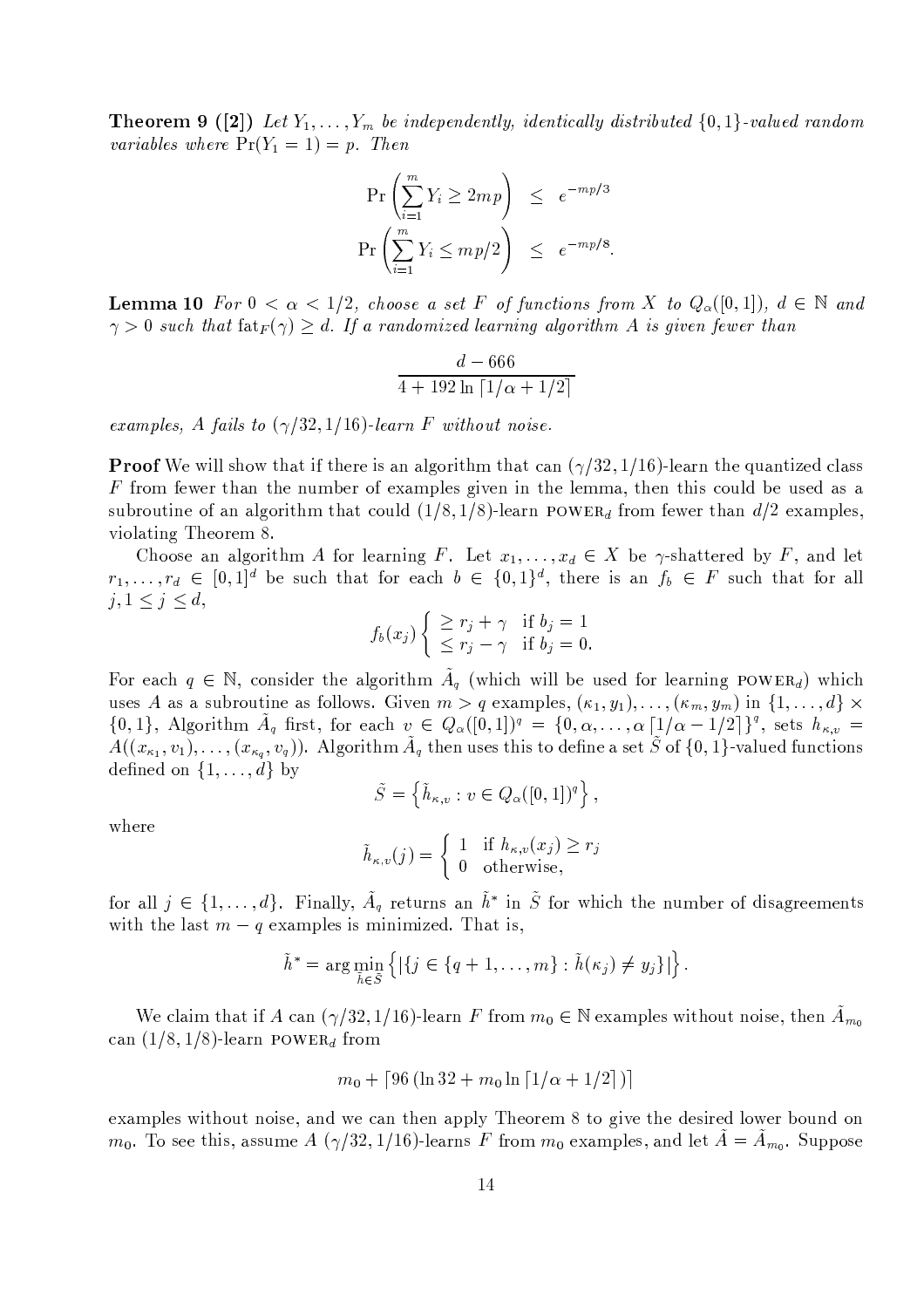$\tilde{A}$  is trying to learn  $g \in \text{Power}_{d}$  and the distribution on the domain  $\{1, \ldots, d\}$  is  $\tilde{P}$ . Let P be the corresponding distribution on  $\{x_1, \ldots, x_d\}$ , and let  $b = (g(1), \ldots, g(d)) \in \{0,1\}^d$ . Since A  $(\gamma/32, 1/16)$ -learns F, we have

$$
\tilde{P}^{m_0}\left\{(\kappa_1,\ldots,\kappa_{m_0}): \mathbf{er}_{P,f_b}\left(A\left((x_{\kappa_1},f_b(x_{\kappa_1})),\ldots,(x_{\kappa_{m_0}},f_b(x_{\kappa_{m_0}}))\right)\right) \ge \gamma/32\right\} < 1/16,
$$

which implies

 $\tilde{P}^{m_0} \{ \kappa \in \{1, ..., d\}^{m_0} : \forall v \in Q_\alpha([0,1])^{m_0}, \, \text{er}_{P, f_b}(h_{\kappa,v}) \geq \gamma/32 \} < 1/16.$ 

This can be rewritten as

$$
\tilde{P}^{m_0}\left\{\kappa:\forall v,\int\left|h_{\kappa,v}(x_j)-f_b(x_j)\right|\,d\tilde{P}(j)\geq\gamma/32\right\}<1/16
$$

which, applying Markov's inequality, yields

$$
\tilde{P}^{m_0}\left\{\kappa: \forall v, \tilde{P}\left\{j: |h_{\kappa,v}(x_j) - f_b(x_j)| \ge \gamma\right\} \ge 1/32\right\} < 1/16. \tag{3}
$$

Now, for all j,  $|f_b(x_j) - r_j| \geq \gamma$ , so if  $|\tilde{h}_{\kappa,v}(j) - b_j| = 1$  the definitions of  $\tilde{h}_{\kappa,v}$  and  $f_b$  imply  $|h_{\kappa,v}(x_j) - f_b(x_j)| \geq \gamma$ . Therefore  $\mathbf{er}_{\tilde{P},g}(\tilde{h}_{\kappa,v}) \geq 1/32$  implies

$$
\tilde{P}\{j : |h_{\kappa,v}(x_j) - f_b(x_j)| \geq \gamma\} \geq 1/32,
$$

so  $(3)$  implies

$$
\tilde{P}^{m_0}\left\{\kappa: \forall v, \operatorname{er}_{\tilde{P},g}(\tilde{h}_{\kappa,v}) \ge 1/32\right\} < 1/16. \tag{4}
$$

That is,  $\tilde{A}$  is unlikely to choose  $\tilde{S}$  so that all elements have large error. We will show that  $\tilde{A}$ can use the remaining u examples to find an accurate function in  $\tilde{S}$ . Let

$$
u = [96(\ln 32 + m_0 \ln[1/\alpha + 1/2])].
$$

Fix a v in  $Q_{\alpha}([0,1])^{m_0}$  and a  $\kappa$  in  $\{1,\ldots,d\}^{m_0}$ . If  $er_{\tilde{P},q}(\tilde{h}_{\kappa,v}) \geq 1/8$ , we can apply Theorem 9, with

$$
Y_j = \begin{cases} 1 & \text{if } \tilde{h}_{\kappa,v}(\lambda_j) \neq g(\lambda_j) \\ 0 & \text{otherwise,} \end{cases}
$$

to give

$$
\tilde{P}^u\left\{(\lambda_1,\ldots,\lambda_u):|\{j:\tilde{h}_{\kappa,v}(\lambda_j)\neq g(\lambda_j)\}|\leq u/16\right\}\leq e^{-u/64}.
$$

Similarly, if  $er_{\tilde{P},g}(h_{\kappa,v}) \leq 1/32$ , Theorem 9 implies

$$
\tilde{P}^u\left\{(\lambda_1,\ldots,\lambda_u):|\{j:\tilde{h}_{\kappa,v}(\lambda_j)\neq g(\lambda_j)\}|\geq u/16\right\}\leq e^{-u/96}
$$

Since this is true for any v and since  $|Q_{\alpha}([0,1])| = [1/\alpha + 1/2]$ , we have

$$
\tilde{P}^u \left\{ (\lambda_1, \dots, \lambda_u) : \exists v, \left( \mathbf{er}_{\tilde{P},g}(\tilde{h}_{\kappa,v}) \ge 1/8 \text{ and } |\{j : \tilde{h}_{\kappa,v}(\lambda_j) \ne g(\lambda_j)\}| \le u/16 \right) \right\}
$$
\n
$$
\text{or } \left( \mathbf{er}_{\tilde{P},g}(\tilde{h}_{\kappa,v}) \le 1/32 \text{ and } |\{j : \tilde{h}_{\kappa,v}(\lambda_j) \ne g(\lambda_j)\}| \ge u/16 \right) \right\}
$$
\n
$$
\le 2\lceil 1/\alpha + 1/2 \rceil^{m_0} e^{-u/96} \tag{5}
$$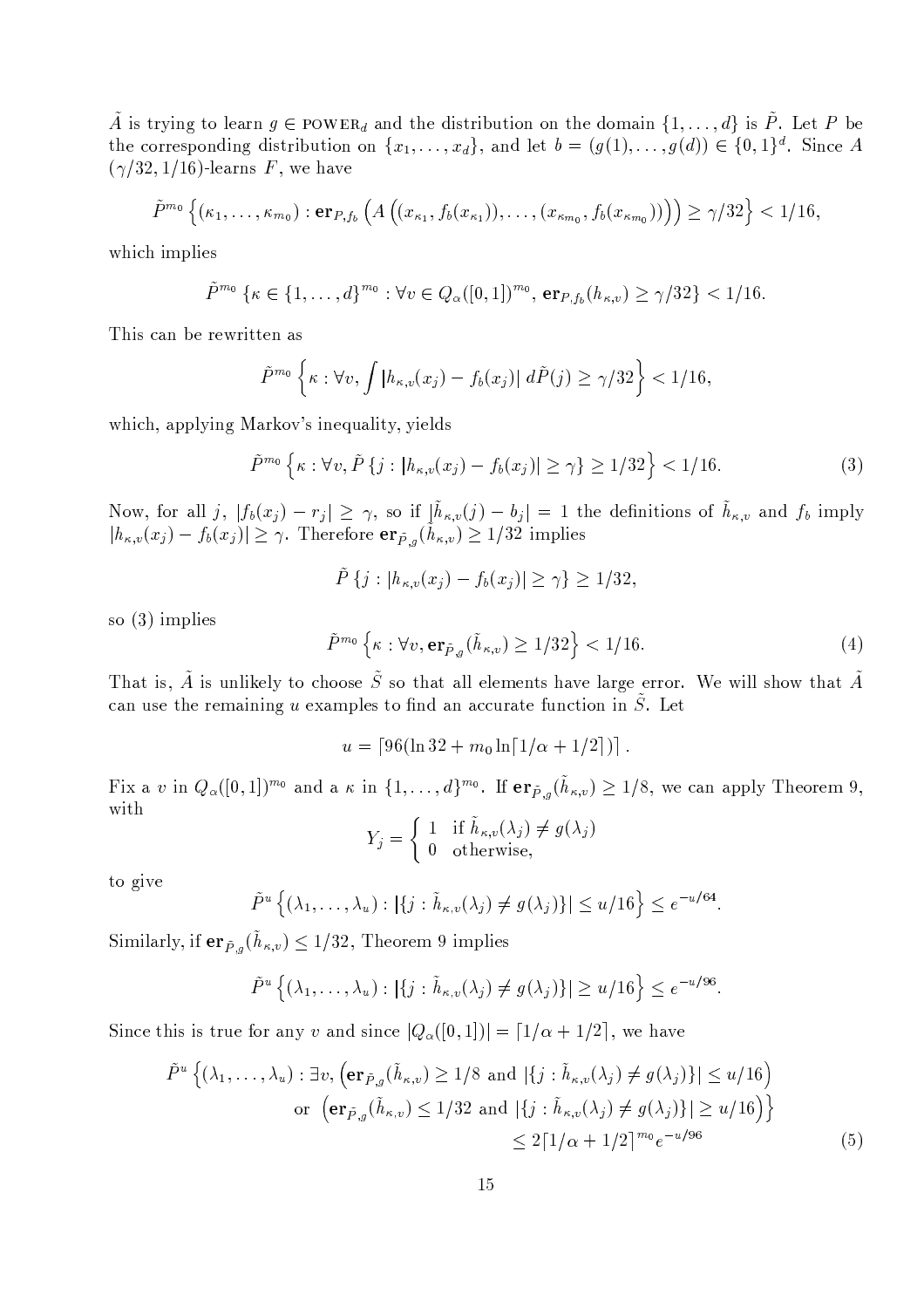for any  $\kappa \in \{1, ..., d\}^{m_0}$ . Let E be the event that some hypothesis in  $\tilde{S}$  has error below 1/32,

$$
E = \left\{ (\kappa, \lambda) \in \{1, \ldots, d\}^{m_0 + u} : \exists v, \mathbf{er}_{\tilde{P},g}(\tilde{h}_{\kappa,v}) < 1/32 \right\}.
$$

(Notice that this event is independent of the examples  $\lambda \in \{1, \ldots, d\}^u$  that are used to assess the functions in  $\tilde{S}$ .) For  $\kappa \in \{1, \ldots, d\}^{m_0}$  and  $\lambda \in \{1, \ldots, d\}^u$ , let  $\tilde{A}_{\kappa, \lambda, g}$  denote

$$
A(\kappa_1,g(\kappa_1),\ldots,\kappa_{m_0},g(\kappa_{m_0}),\lambda_1,g(\lambda_1),\ldots,\lambda_u,g(\lambda_u))\,.
$$

Then  $(5)$  and the definition of u imply

$$
\Pr\left(\mathbf{er}_{\tilde{P},g}\left(\tilde{A}_{\kappa,\lambda,g}\right) > 1/8|E\right) \le 2\left[1/\alpha + 1/2\right]^{m_0} e^{-u/96} \le 1/16,\tag{6}
$$

where the probability is taken over all values of  $\kappa$  and  $\lambda$  conditioned on  $(\kappa, \lambda) \in E$ . But (4), which shows that  $Pr(\text{not } E) < 1/16$ , and (6) imply

$$
\Pr\left(\mathbf{er}_{\tilde{P},g}\left(\tilde{A}_{\kappa,\lambda,g}\right) > 1/8\right) \leq \Pr\left(\mathbf{er}_{\tilde{P},g}\left(\tilde{A}_{\kappa,\lambda,g}\right) > 1/8\middle| E\right) + \Pr\left(\text{not } E\right) \\
&< 1/8.
$$

That is,  $\tilde{A}$  (1/8,1/8)-learns POWER<sub>d</sub> using  $m_0 + [96(\ln 32 + m_0 \ln[1/\alpha + 1/2])]$  examples, as claimed. Applying Theorem 8, this implies

$$
m_0 + [96 \ln 32 + 96m_0 \ln [1/\alpha + 1/2]] \ge d/2
$$
  
\n
$$
\Rightarrow m_0 (1 + [96 \ln [1/\alpha + 1/2]]) + 333 \ge d/2
$$
  
\n
$$
\Rightarrow m_0 \ge \frac{d/2 - 333}{2 + 96 \ln [1/\alpha + 1/2]},
$$

which implies the lemma.  $\square$ 

#### $3.3$ The lower bound

In this section, we combine Lemmas 5 and 10 to prove the following lower bound on the number of examples necessary for learning with observation noise. Obviously the constants have not been optimized.

**Theorem 11** Suppose F is a set of  $[0,1]$ -valued functions defined on X,  $\mathcal{D}$  is an admissible noise distribution class with total variation function v,  $0 < \gamma < 1$ ,  $0 < \epsilon \leq \gamma/65$ ,  $0 < \delta \leq 1/32$ ,  $\sigma \in \mathbb{R}^+$ , and  $d \in \mathbb{N}$ . If  $\text{fat}_F(\gamma) \geq d > 1000$ , then any algorithm that  $(\epsilon, \delta, \sigma)$ -learns F with noise  $\mathcal{D}$  requires at least  $m_0$  examples, where

$$
m_0 > \min\left\{\frac{d}{1152\ln(2 + dv(\sigma)/17)}, \frac{d}{1152\ln(d/238)}, \frac{d}{576\ln(35/\gamma)}\right\}.
$$
 (7)

In particular, if

$$
v(\sigma) > \max\left(1/14, 101/(d\sqrt{\gamma})\right),\tag{8}
$$

 $then$ 

$$
m_0 > \frac{d}{1152 \ln(2 + dv(\sigma)/17)}.
$$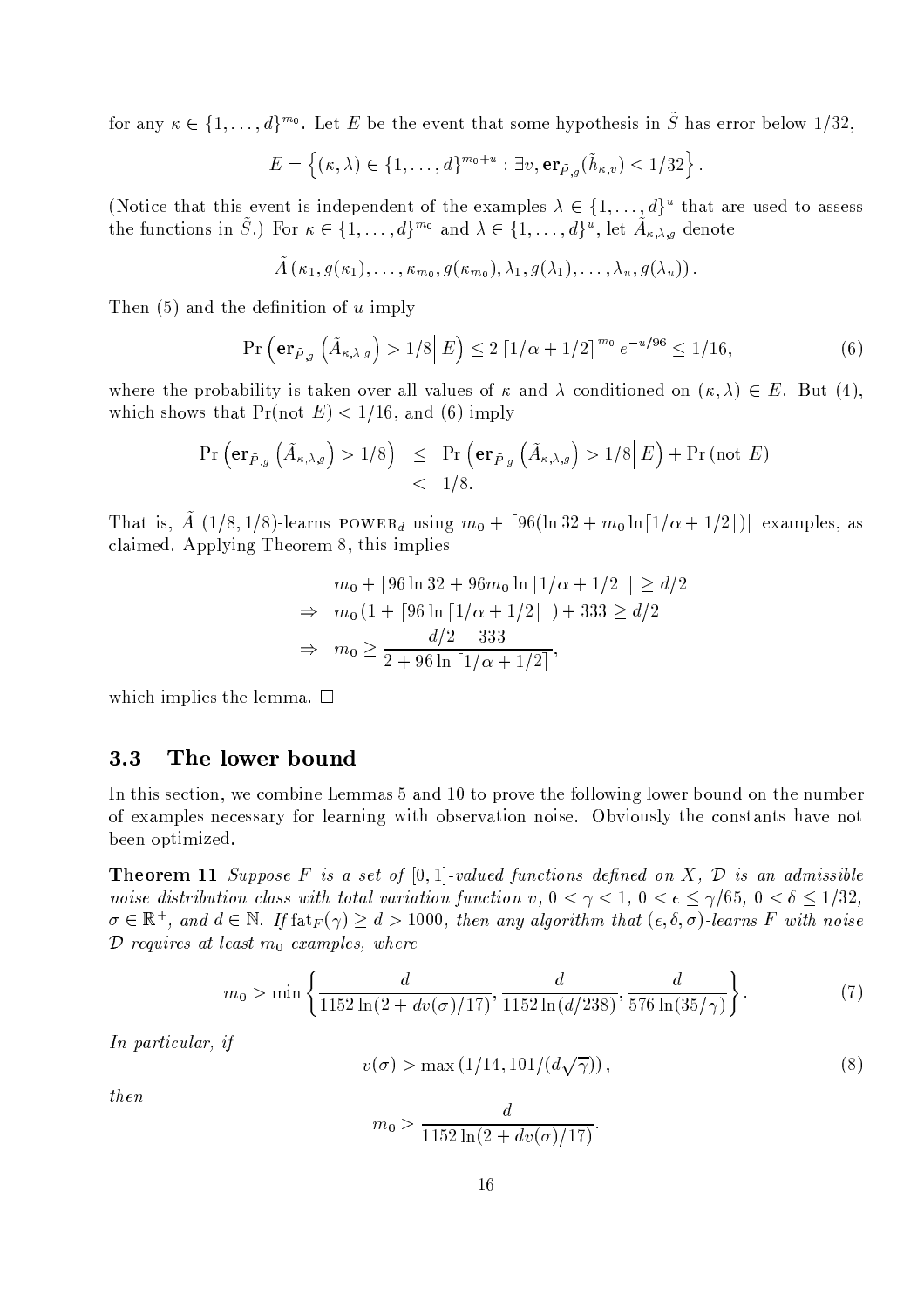This theorem shows that if there is a  $\gamma > 0$  such that  $f_{\text{at}}(\gamma)$  is infinite then we can choose  $\epsilon$ ,  $\delta$ , and  $\sigma$  for which  $(\epsilon, \delta, \sigma)$ -learning is impossible from a finite sample. Similarly, if fat $_F(\gamma)$ grows faster than polynomially in  $1/\gamma$ , we can fix  $\sigma$  and Theorem 11 implies that the number of examples necessary for learning must grow faster than polynomially in  $1/\epsilon$ . This proves the "only if" parts of the characterization theorem (Theorem 3).

We will use the following lemma.

**Lemma 12** If  $x, y, z > 0$ ,  $yz \ge 1$ ,  $w \ge 1$ , and  $x > z/\ln(w(1+xy))$ , then  $x > z/(2\ln(w(1+yz)))$ . **Proof** Suppose  $x < z/(2\ln(w(1+yz)))$ . Then, since  $x \ln(w(1+xy))$  is an increasing function of  $x$ , we have

$$
x \ln(w(1+xy)) < \left(\frac{z}{2\ln(w(1+yz))}\right) \ln\left(w\left(1+\frac{yz}{2\ln(w(1+yz))}\right)\right)
$$
  
= 
$$
z \left(\frac{\ln\left(w\left(1+\frac{yz}{2\ln(w(1+yz))}\right)\right)}{2\ln(w(1+yz))}\right)
$$

But  $yz \geq 1$ , so

$$
w\left(1+\frac{yz}{2\ln(w(1+yz))}\right) < w^2(1+yz)^2
$$

which implies  $x \ln(w(1+xy)) < z$ , a contradiction.  $\Box$ 

**Proof (of Theorem 11)** Set  $\epsilon = \gamma/65$  and  $\delta = 1/32$ . Suppose a learning algorithm can  $(\epsilon, \delta, \sigma)$ -learn F from m examples with noise D. Lemma 5 shows that, provided

$$
\alpha \le \min\left(\delta/(v(\sigma)m), 2\epsilon\right),\tag{9}
$$

then there is a learning algorithm that can  $(2\epsilon, 2\delta)$ -learn  $Q_{\alpha}(F)$  from m examples. From the definition of fat-shattering,  $fat_F(\gamma) \geq d$  implies  $fat_{Q_{\alpha}(F)}(\gamma - \alpha/2) \geq d$ . Furthermore, since  $\epsilon = \gamma/65$ , if Inequality (9) is satisfied, we have

$$
(\gamma - \alpha/2)/32 \ge (\gamma - \gamma/65)/32 = 2\epsilon.
$$

Lemma 10 shows that, if an algorithm can  $(2\epsilon, 2\delta)$ -learn  $Q_{\alpha}(F)$  from m examples (when  $2\epsilon \leq$  $(\gamma - \alpha/2)/32$  and  $2\delta \leq 1/16$ , then

$$
m \ge \frac{d - 666}{4 + 192 \ln \left[1/\alpha + 1/2\right]}.\tag{10}
$$

That is, if Inequality  $(9)$  is satisfied, we must have m at least this large.

Using a case-by-case analysis, in each case choosing  $\alpha$  to satisfy Inequality (9), we will show that m is larger than at least one of the terms in  $(7)$ .

Consider the two cases  $2\epsilon \geq \delta/(v(\sigma)m)$  and  $2\epsilon < \delta/(v(\sigma)m)$ . Case (1)  $(2\epsilon \geq \delta/(v(\sigma)m))$ 

If we set  $\alpha = \delta/(v(\sigma)m)$ , Inequality (9) is satisfied, so

$$
m \geq \frac{d - 666}{4 + 192 \ln \left[ v(\sigma) m / \delta + 1/2 \right]} \n> \frac{d/3}{4 + 192 \ln \left( 32 v(\sigma) m + 3/2 \right)} \n= \frac{d}{12 + 576 \ln \left( \frac{3}{2} (1 + 64 v(\sigma) m / 3) \right)}.
$$
\n(11)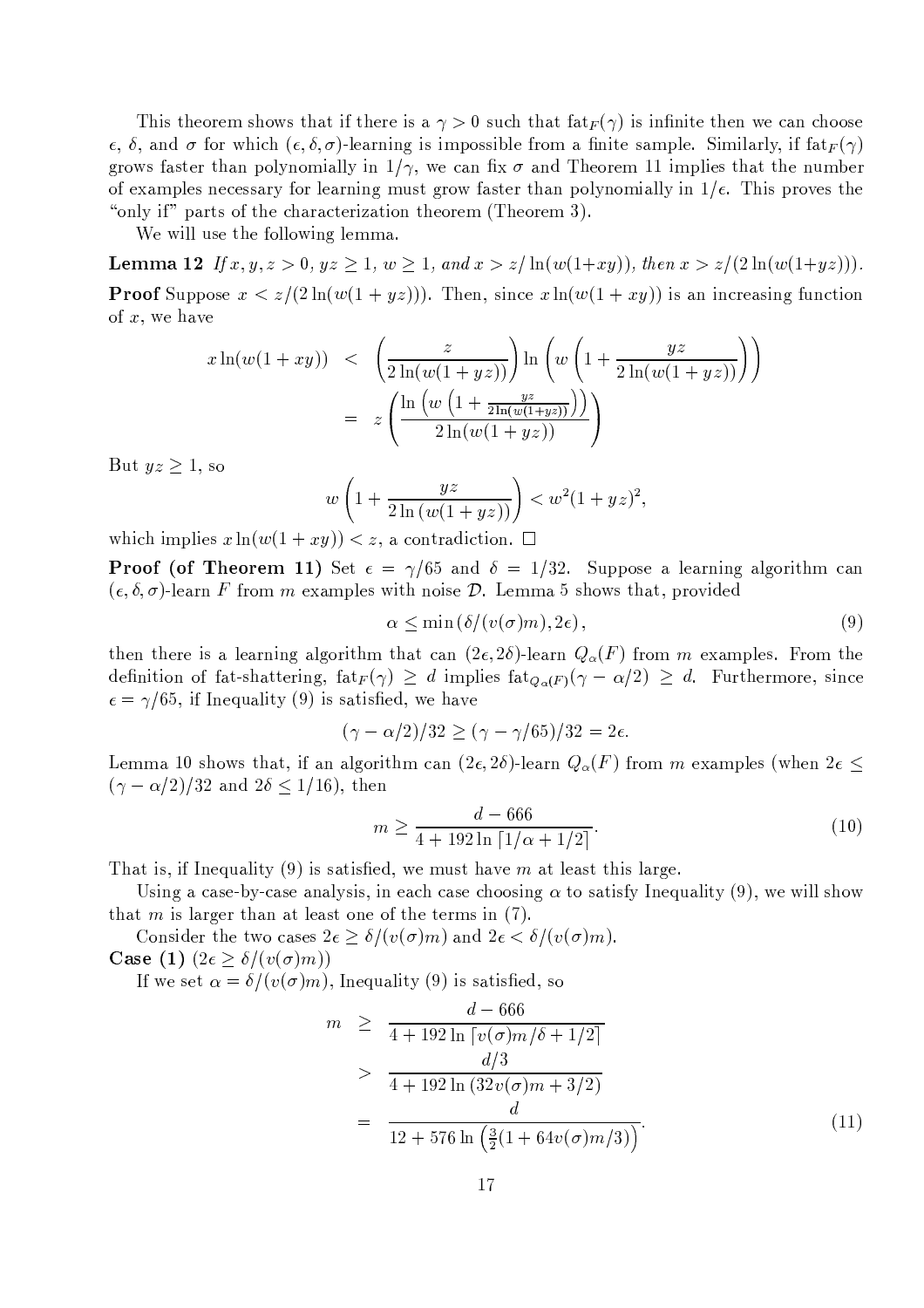Consider the two cases  $v(\sigma) > 3/64$  and  $v(\sigma) \leq 3/64$ . First, suppose  $v(\sigma) > 3/64$ . Using Lemma 12 with  $x = m$ ,  $z = d/576$ ,  $w = \frac{3}{2}e^{12/576}$ , and  $y = 64v(\sigma)/3$  (so  $yz > d/576 > 1$ ), we have

$$
m > \frac{d}{1152 \ln \left(\frac{3}{2}e^{12/576} + e^{12/576}dv(\sigma)/18\right)}
$$
  
> 
$$
\frac{d}{1152 \ln \left(2 + dv(\sigma)/17\right)},
$$

which is the first term in the minimum of Inequality (7). Now suppose that  $v(\sigma) \leq 3/64$ . Then  $(11)$  implies

$$
m > \frac{d}{12 + 576 \ln \left( \frac{3}{2} (1 + m) \right)}
$$

Using Lemma 12 with  $x = m$ ,  $z = d/576$ ,  $w = \frac{3}{2}e^{12/576}$ , and  $y = 1$ , (and noting that  $yz =$  $d/576 > 1$ , we have

$$
m > \frac{d}{1152 \ln\left(\frac{3}{2}e^{12/576} \left(1 + \frac{d}{576}\right)\right)}
$$

$$
> \frac{d}{1152 \ln\left(\frac{d}{238}\right)},
$$

which is the second term in the minimum of Inequality  $(7)$ . Case (2)  $(2\epsilon < \delta/(v(\sigma)m))$ 

If we set  $\alpha = 2\epsilon$ , Inequality (9) is satisfied, so Inequality (10) implies

$$
m > \frac{d - 666}{4 + 192 \ln \left[ 1/(2\epsilon) + 1/2 \right]}
$$
  
> 
$$
\frac{d}{12 + 576 \ln \left( \frac{65}{2\gamma} + \frac{3}{2} \right)}
$$
  
> 
$$
\frac{d}{576 \ln(35/\gamma)},
$$

which is the third term in the minimum of Inequality  $(7)$ .

We now use Inequality  $(7)$  to prove the second part of the theorem. If

$$
1152\ln(2 + dv(\sigma)/17) > 1152\ln(d/238)
$$
\n(12)

and

$$
1152\ln(2 + dv(\sigma)/17) > 576\ln(35/\gamma)
$$
\n(13)

then

$$
m_0 > \frac{d}{1152 \ln(2 + dv(\sigma)/17)}
$$

So it suffices to show that  $(12)$  and  $(13)$  are implied by  $(8)$ . Indeed, we have that

$$
v(\sigma) > 1/14
$$
  
\n
$$
\Rightarrow dv(\sigma)/17 > d/238
$$
  
\n
$$
\Rightarrow 2 + dv(\sigma)/17 > d/238,
$$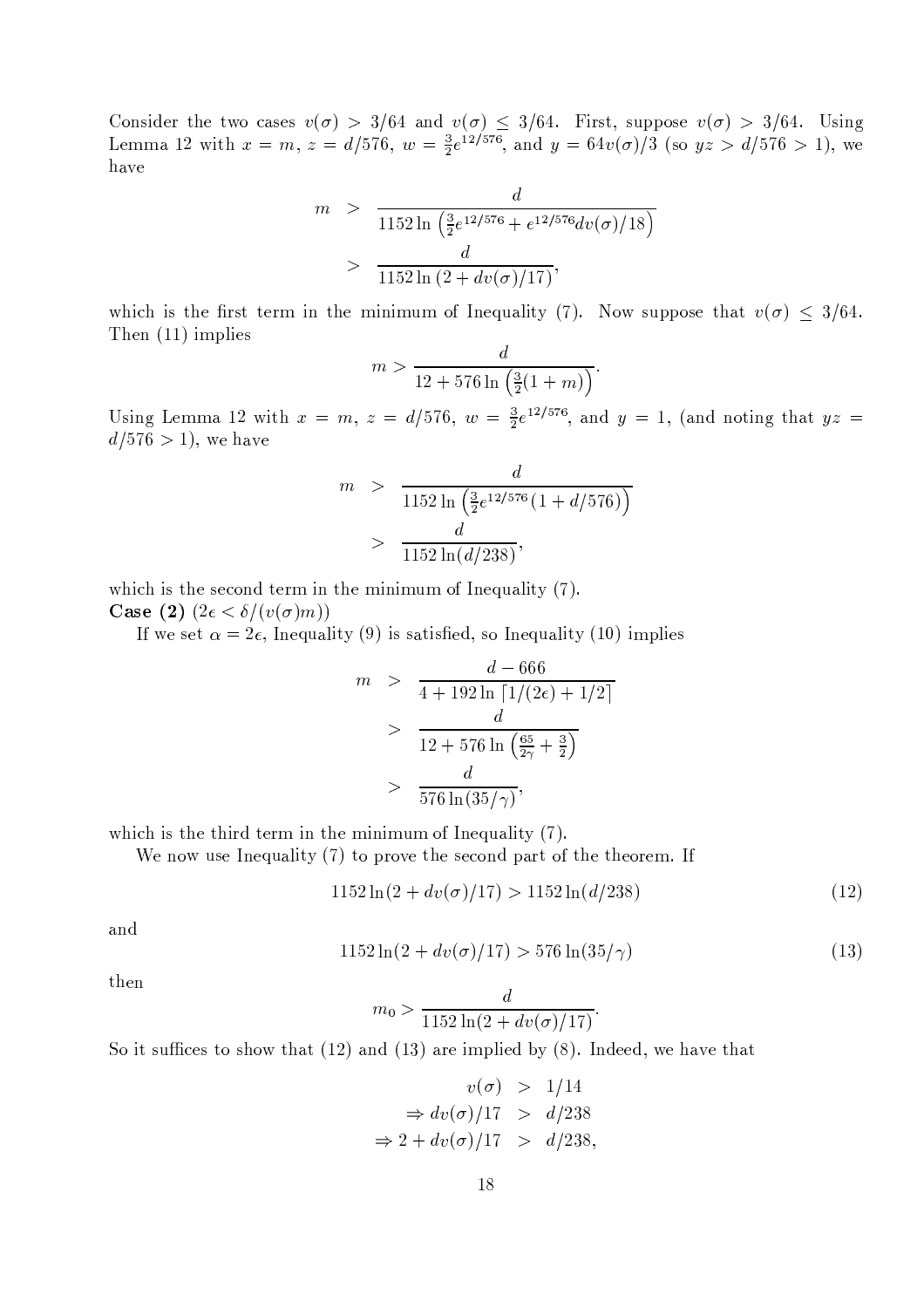which implies  $(12)$ . Similarly,

$$
v(\sigma) > 101/(d\sqrt{\gamma})
$$
  
\n
$$
\Rightarrow 2 + dv(\sigma)/17 > \sqrt{35/\gamma},
$$

which implies (13).  $\Box$ 

### Upper bound  $\overline{4}$

In this section, we prove an upper bound on the number of examples required for learning with observation noise, finishing the proof of Theorem 3.

For  $n \in \mathbb{N}, v, w \in \mathbb{R}^n$ , let

$$
d(v, w) = \frac{1}{n} \sum_{i=1}^{n} |v_i - w_i|.
$$

For  $U \subseteq \mathbb{R}^n$ ,  $\epsilon > 0$ , we say  $C \subseteq \mathbb{R}^n$  is an  $\epsilon$ -cover of U if and only if for all  $v \in U$ , there exists  $w \in C$  such that  $d(v, w) \leq \epsilon$ , and we denote by  $\mathcal{N}(\epsilon, U)$  the size of the smallest  $\epsilon$ -cover of U (the  $\epsilon$ -covering number of U).

For a function  $f: X \to [0,1],$  define  $\ell_f: X \times \mathbb{R} \to \mathbb{R}$  by  $\ell_f(x,y) = (f(x)-y)^2$ , and if  $F \subseteq [0,1]^X$ , let  $\ell_F = \{\ell_f : f \in F\}.$ 

If W is a set,  $f: W \to \mathbb{R}$ , and  $w \in W^m$ , let  $f_{|w} \in \mathbb{R}^m$  denote  $(f(w_1), ..., f(w_m))$ . Finally, if F is a set of functions from W to  $\mathbb{R}$ , let  $F_{|w} \subseteq \mathbb{R}^m$  be defined by  $F_{|w} = \{f_{|w} : f \in F\}$ .

The following theorem is due to Haussler [15] (Theorem 3,  $p107$ ); it is an improvement of a result of Pollard  $[22]$ . We say a function class is **PH-permissible** if it satisfies the mild measurability condition defined in Haussler's Section 9.2 [15]. We say a class F of realvalued functions is **permissible** if the class  $\ell_F$  is PH-permissible. This implies that the class  $\ell_F^a = \{(x, y) \mapsto |f(x) - y| : f \in F\}$  is PH-permissible, since the square root function on  $\mathbb{R}^+$  is measurable.

**Theorem 13** ([15]) Let Y be a set and G a PH-permissible class of  $[0, M]$ -valued functions defined on  $Z = X \times Y$ , where  $M \in \mathbb{R}^+$ . For any  $\alpha > 0$  and any distribution P on Z.

$$
P^{m}\left\{z \in Z^{m}: \exists g \in G, \left|\frac{1}{m} \sum_{i=1}^{m} g(z_{i}) - \int_{Z} g dP\right| > \alpha\right\} \le
$$
  

$$
4 \max_{z \in Z^{2m}} \left(\mathcal{N}\left(\alpha/16, G_{|z}\right)\right) e^{-\alpha^{2} m/(64M^{2})}.
$$

**Corollary 14** Let F be a permissible class of  $[0,1]$ -valued functions defined on X. Let  $Y = [a, b]$ with  $a \leq 0$  and  $b \geq 1$ , and let  $Z = X \times Y$ . There is a mapping B from  $(0,1) \times \cup_i Z^i$  to  $[0,1]^X$ such that, for any  $0 < \epsilon < 1$  and any distribution P on Z,

$$
P^m\left\{z\in Z^m:\int_Z\ell_{B(\epsilon,z)}dP\geq\inf_{f\in F}\int_Z\ell_f\,dP+\epsilon\right\}\leq 4\max_{z\in Z^{2m}}\left(\mathcal{N}\left(\epsilon/48,\ell_{F|z}\right)\right)e^{-\epsilon^2m/(576(b-a)^4)}
$$

The proof is similar to the proof of Haussler's Lemma 1 [15].

**Proof** For a sequence  $z = (z_1, \ldots, z_m)$ , let the mapping B return a function  $f^*$  from F that satisfies

$$
\frac{1}{m} \sum_{i=1}^{m} \ell_{f^*}(z_i) < \inf_{f \in F} \frac{1}{m} \sum_{i=1}^{m} \ell_f(z_i) + \epsilon/3. \tag{14}
$$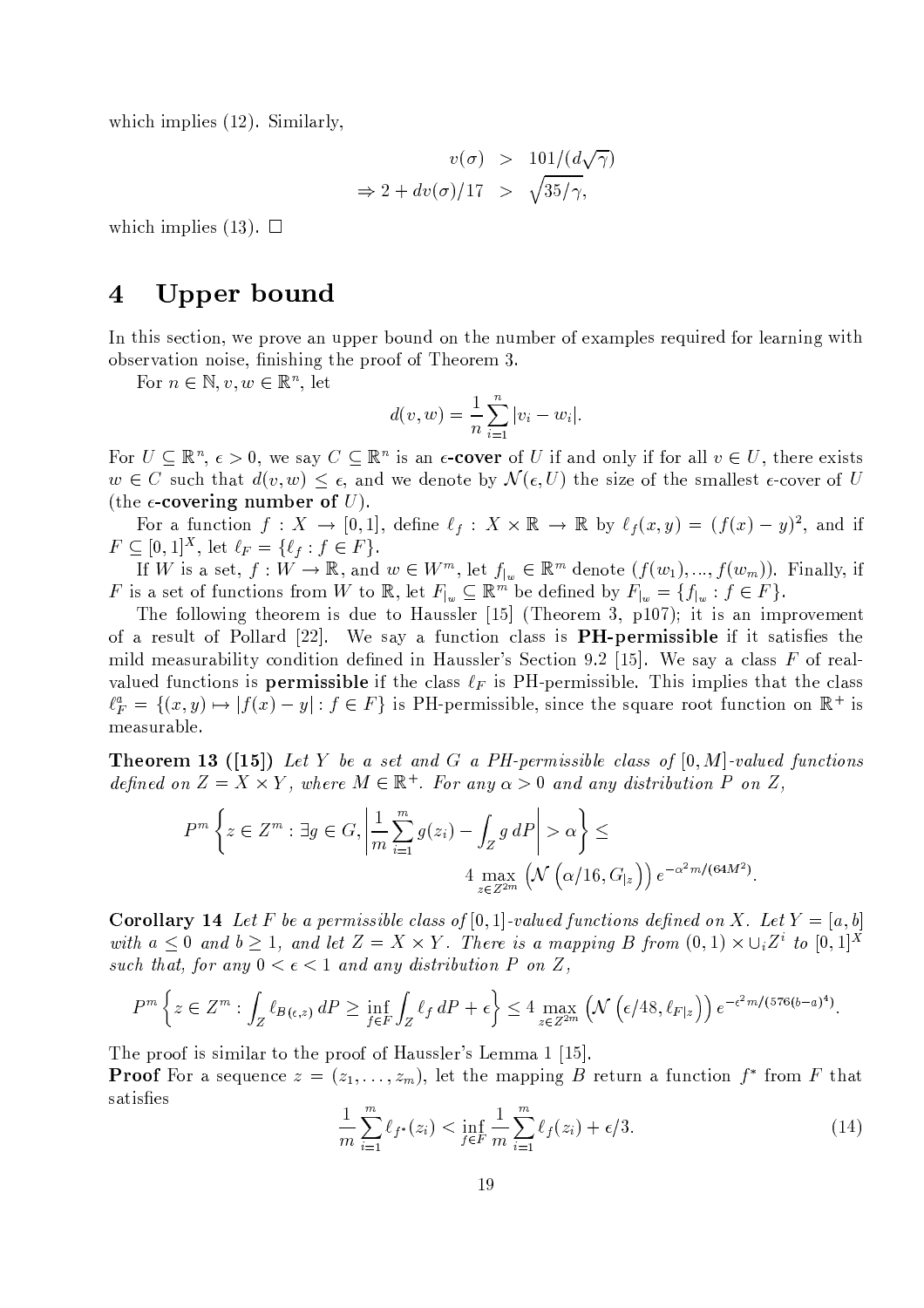Let  $M = (b - a)^2$ . Theorem 13 implies that, with probability at least

$$
1-4\max\mathcal{N}(\epsilon/48,\ell_{F|z})e^{-\epsilon^2 m/(576M^2)},
$$

we have

$$
\left| \frac{1}{m} \sum_{i=1}^{m} \ell_{f^*}(z_i) - \int_Z \ell_{f^*} dP \right| < \epsilon/3,\tag{15}
$$

and

$$
\left|\inf_{f\in F} \frac{1}{m} \sum_{i=1}^m \ell_f(z_i) - \inf_{f\in F} \int_Z \ell_f dP\right| < \epsilon/3. \tag{16}
$$

By the triangle inequality for absolute difference on the reals,  $(14)$ ,  $(15)$ , and  $(16)$  imply

$$
\left| \int_Z \ell_{f^*} \, dP - \inf_{f \in F} \int_Z \ell_f \, dP \right| < \epsilon.
$$

 $\Box$ 

The following result follows trivially from Alon, Ben-David, Cesa-Bianchi and Haussler's Lemmas 14 and 15  $[1]$ .

**Theorem 15** ([1]) If F is a class of [0,1]-valued functions defined on X,  $0 < \epsilon < 1$ , and  $m \in \mathbb{N}$ , then for all x in  $X^m$ ,

$$
\mathcal{N}(\epsilon, F_{|x}) \le 2(mb^2)^{\log c},
$$

where  $b = \lfloor 2/\epsilon \rfloor + 1$  and

$$
c = \sum_{i=1}^{\text{fat}_F(\epsilon/4)} \binom{m}{i} b^i.
$$

**Corollary 16** For F defined as in Theorem 15, if  $0 < \epsilon < 1/2$  and  $m \geq \text{fat}_F(\epsilon/4)/2$ , then for all  $x$  in  $X^m$ 

$$
\mathcal{N}(\epsilon, F_{|x}) \le \exp\left(\frac{2}{\ln 2} \operatorname{fat}_F(\epsilon/4) \ln^2 \frac{9m}{\epsilon^2}\right).
$$

**Proof** Let  $d = \text{fat}_F(\epsilon/4)$ . If  $d = 0$  then any  $f_1$  and  $f_2$  in F have  $|f_1(x) - f_2(x)| < \epsilon/2$ , so  $\mathcal{N}(\epsilon, F_{|x}) \leq 1$  in this case. Assume then that  $d \geq 1$ .

We have  $b < 3/\epsilon$  and

$$
\log c < \log \sum_{i=1}^{d} \binom{m}{i} \left( 3/\epsilon \right)^i \\
&< \log \left( d \binom{m}{d} \left( 3/\epsilon \right)^d \right) \\
&< \log \left( d \left( 3m/\epsilon \right)^d \right) \\
&< d \log \left( 3m/\epsilon \right) + \log d.
$$

So we have

$$
\ln \mathcal{N}(\epsilon, F_{|x}) \leq \ln 2 + (d \log(3m/\epsilon) + \log d) \ln(9m/\epsilon^2)
$$
  
< 
$$
< 2d \ln(3m/\epsilon) \ln(9m/\epsilon^2) / \ln 2
$$
  
< 
$$
< 2d \ln^2(9m/\epsilon^2) / \ln 2.
$$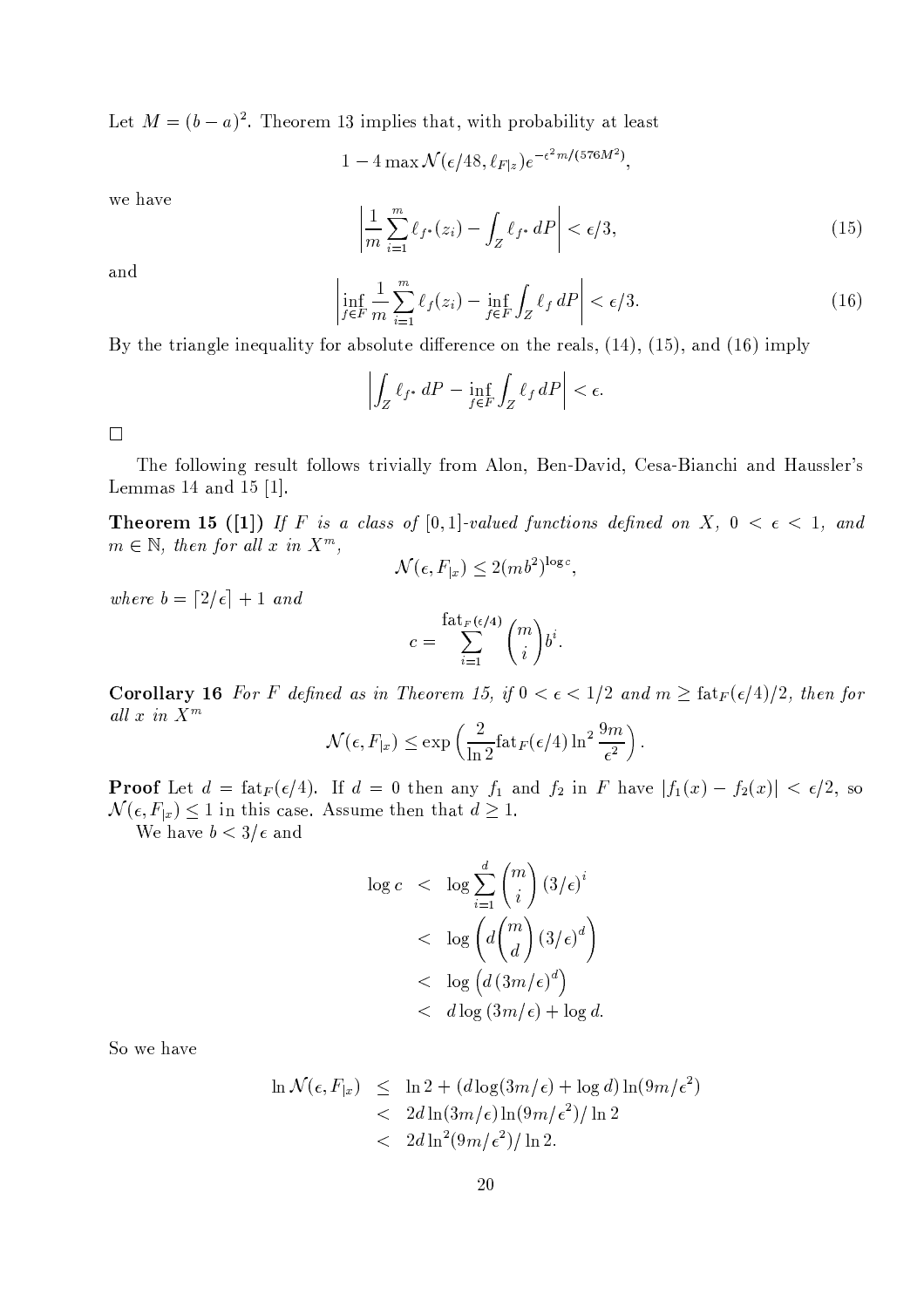$\Box$ 

Note that the bound of Corollary 14 involves covering numbers of  $\ell_F$ , whereas Corollary 16 bounds covering numbers of F. This was handled in  $[1]$  in the case of probabilistic concepts (where the  $Y = [a, b]$  in Corollary 14 is replaced by  $Y = \{0, 1\}$ ) by showing that in that case,  $\text{fat}_{\ell_F}(\gamma) \leq \text{fat}_F(\gamma/2)$ . In the following lemma, we relate the covering numbers of  $\ell_F$  and of  $F^5$ .

**Lemma 17** Choose a set F of functions from X to [0,1]. Then for any  $\epsilon > 0$ , for any  $m \in \mathbb{N}$ , if  $a \leq 0$  and  $b \geq 1$ ,

$$
\max_{z \in (X \times [a,b])^m} \mathcal{N}(\epsilon, (\ell_F)_{|z}) \leq \max_{x \in X^m} \mathcal{N}\left(\frac{\epsilon}{3|b-a|}, F_{|x}\right).
$$

**Proof** We show that, for any sequence z of  $(x, y)$  pairs in  $X \times [a, b]$  and any functions f and g, if the restrictions of f and g to x are close, then the restrictions of  $\ell_f$  and  $\ell_g$  to z are close. Thus, given a cover of  $F_{|x}$ , we can construct a cover of  $\ell_{F|z}$  that is no bigger.

Now, choose  $(x_1, y_1), ..., (x_m, y_m) \in X \times [a, b]$ , and  $f, g: X \to [0, 1]$ . We have

$$
\frac{1}{m} \sum_{i=1}^{m} |(g(x_i) - y_i)^2 - (f(x_i) - y_i)^2|
$$
\n
$$
= \frac{1}{m} \sum_{i=1}^{m} |(g(x_i) - y_i)^2 - ((f(x_i) - g(x_i)) + g(x_i) - y_i)^2|
$$
\n
$$
= \frac{1}{m} \sum_{i=1}^{m} |(f(x_i) - g(x_i))^2 - 2(f(x_i) - g(x_i))(g(x_i) - y_i)|
$$
\n
$$
\leq \frac{1}{m} \sum_{i=1}^{m} ((f(x_i) - g(x_i))^2 + 2|f(x_i) - g(x_i)||g(x_i) - y_i|)
$$
\n
$$
\leq \frac{1}{m} \sum_{i=1}^{m} 3|b - a||f(x_i) - g(x_i)|.
$$

Thus if  $x = (x_1, ..., x_m) \in X^m$  and  $z = (x_1, y_1, ..., x_m, y_m) \in (X \times [a, b])^m$ , and  $d(f_{|x}, g_{|x}) \le$  $\epsilon/(3|b-a|)$  then  $d(\ell_{f|z},\ell_{g|z}) \leq \epsilon$ . So if S is an  $\epsilon/(3|b-a|)$ -cover of  $F_{|x|}$ , we can construct an  $\epsilon$ -cover T of  $\ell_{F|z}$  as

$$
T = \left\{ \left( (u_1 - y_1)^2, \ldots, (u_m - y_m)^2 \right) : u \in S \right\}.
$$

Since  $(x_1, y_1), ..., (x_m, y_m)$  was chosen arbitrarily, this completes the proof.  $\Box$ 

In our proof of upper bounds on the number of examples needed for learning, we will make use of the following lemma.

**Lemma 18** For any  $y_1, y_2, y_4, \delta > 0$  and  $y_3 \ge 1$ , if

$$
m \ge \frac{2}{y_4} \left( 4y_2 \left( 4 + \ln \left( \frac{y_2 y_3}{y_4} \right) \right)^2 + \ln \frac{y_1}{\delta} \right),
$$

then

$$
y_1 \exp(y_2 \ln^2(y_3 m) - y_4 m) \le \delta
$$

<sup>&</sup>lt;sup>5</sup>Recently, Gurvits and Koiran have proved a result relating the fat-shattering functions of  $\ell_F$  and F [14].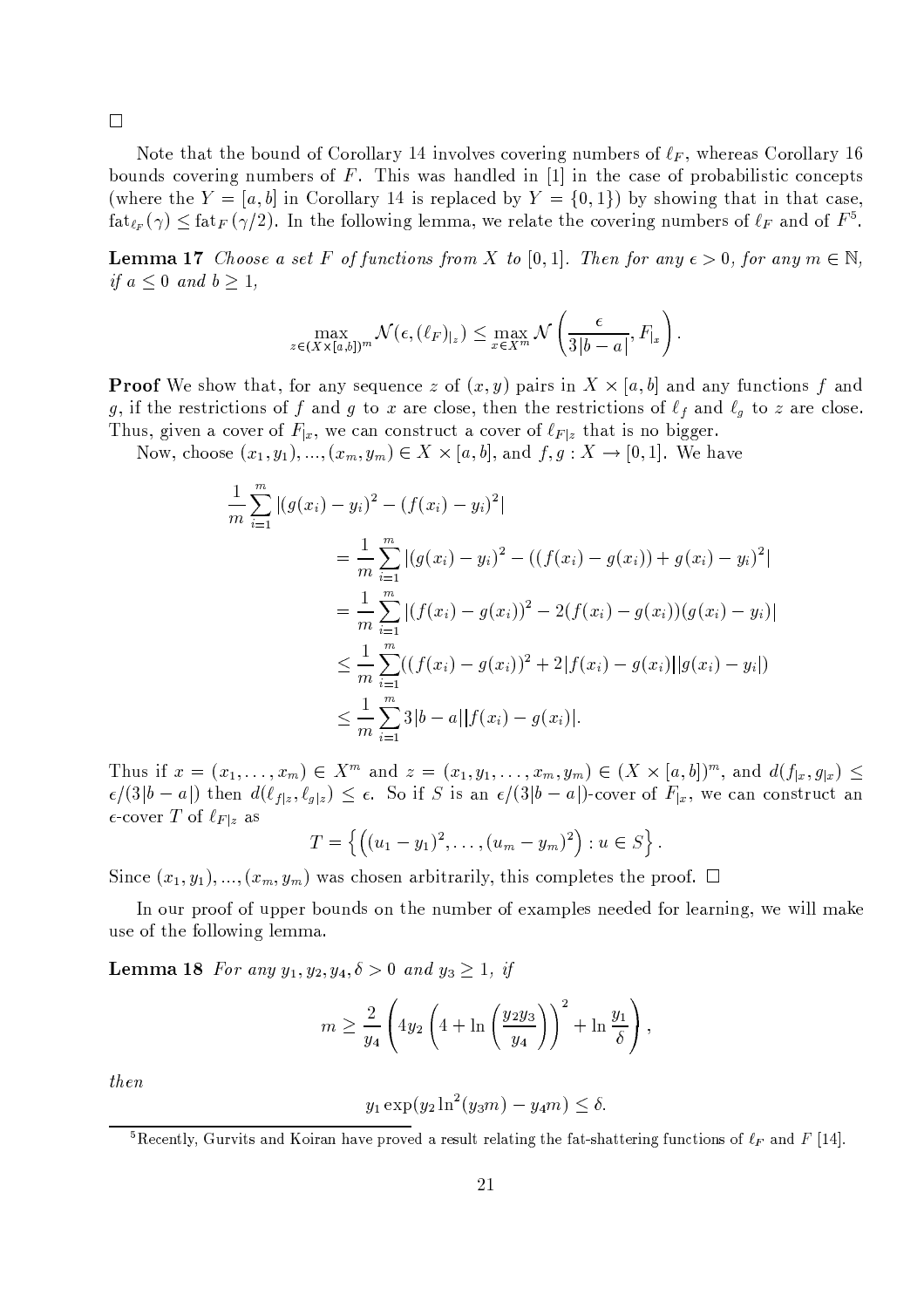**Proof** The assumed lower bound on m implies that

$$
m \ge \frac{2}{y_4} \ln \frac{y_1}{\delta},\tag{17}
$$

and

$$
m \ge \frac{8y_2}{y_4} \left( 2\ln(4\sqrt{2}) + \ln\left(\frac{y_2y_3}{y_4}\right) \right)^2.
$$

Taking square roots of the latter inequality and fiddling a little with the second term, we get

$$
\sqrt{m} \ge 2\sqrt{2}\sqrt{\frac{y_2}{y_4}} \left(2\ln\left(4\sqrt{2}\sqrt{\frac{y_2}{y_4}}\right) + \ln y_3\right).
$$

Setting  $b = \frac{1}{4\sqrt{2}}\sqrt{\frac{y_4}{y_2}}$ , the previous inequality implies that

$$
\sqrt{m}\left(1-2\sqrt{\frac{2y_2}{y_4}}b\right) \ge \sqrt{2}\sqrt{\frac{y_2}{y_4}}\left(2\ln(1/b) + \ln y_3\right)
$$

which trivially yields

$$
\sqrt{m} \ge \sqrt{2} \sqrt{\frac{y_2}{y_4}} \left( 2(b\sqrt{m} + \ln(1/b)) + \ln y_3 \right).
$$

The above inequality, using the fact [24] that for all  $a, b > 0$ ,  $\ln a \le ab + \ln(1/b)$ , implies that

$$
\sqrt{m} \ge \sqrt{2} \sqrt{\frac{y_2}{y_4}} \left( 2 \ln \sqrt{m} + \ln y_3 \right) = \sqrt{2} \sqrt{\frac{y_2}{y_4}} \ln(y_3 m).
$$

Squaring both sides and combining with (17), we get

$$
m \ge \frac{1}{y_4} \left( y_2 \ln^2(y_3 m) + \ln \frac{y_1}{\delta} \right)
$$

Solving for  $\delta$  completes the proof.  $\Box$ 

We can now present the upper bound. Again, the constants have not been optimized.

**Theorem 19** For any permissible class F of functions from X to  $[0,1]$ , there is a learning algorithm A such that, for all bounded admissible distribution classes  $D$  with support function s, for all probability distributions P on X, and for all  $0 < \epsilon < 1/2$ ,  $0 < \delta < 1$ , and  $\sigma > 0$ , if  $d = \text{fat}_F(\epsilon^2/(576(s(\sigma)+1))), \text{ then } A(\epsilon, \delta, \sigma)$ -learns F from

$$
\frac{1152(1+s(\sigma))^4}{\epsilon^4} \left(12d\left(25+\ln\frac{d(1+s(\sigma))^6}{\epsilon^8}\right)^2+\ln\frac{4}{\delta}\right)
$$

 $examples$  with noise  $D$ .

**Proof** Let B be the mapping from Corollary 14. Choose  $0 < \epsilon < 1/2$ ,  $0 < \delta < 1$ , and  $\sigma > 0$ . Let  $\epsilon_0 = \epsilon^2$ . Let D be a distribution in D with variance  $\sigma^2$  and support contained in [c, d], so  $d - c \leq s(\sigma)$ . Choose a distribution P on X and a function  $f \in F$ .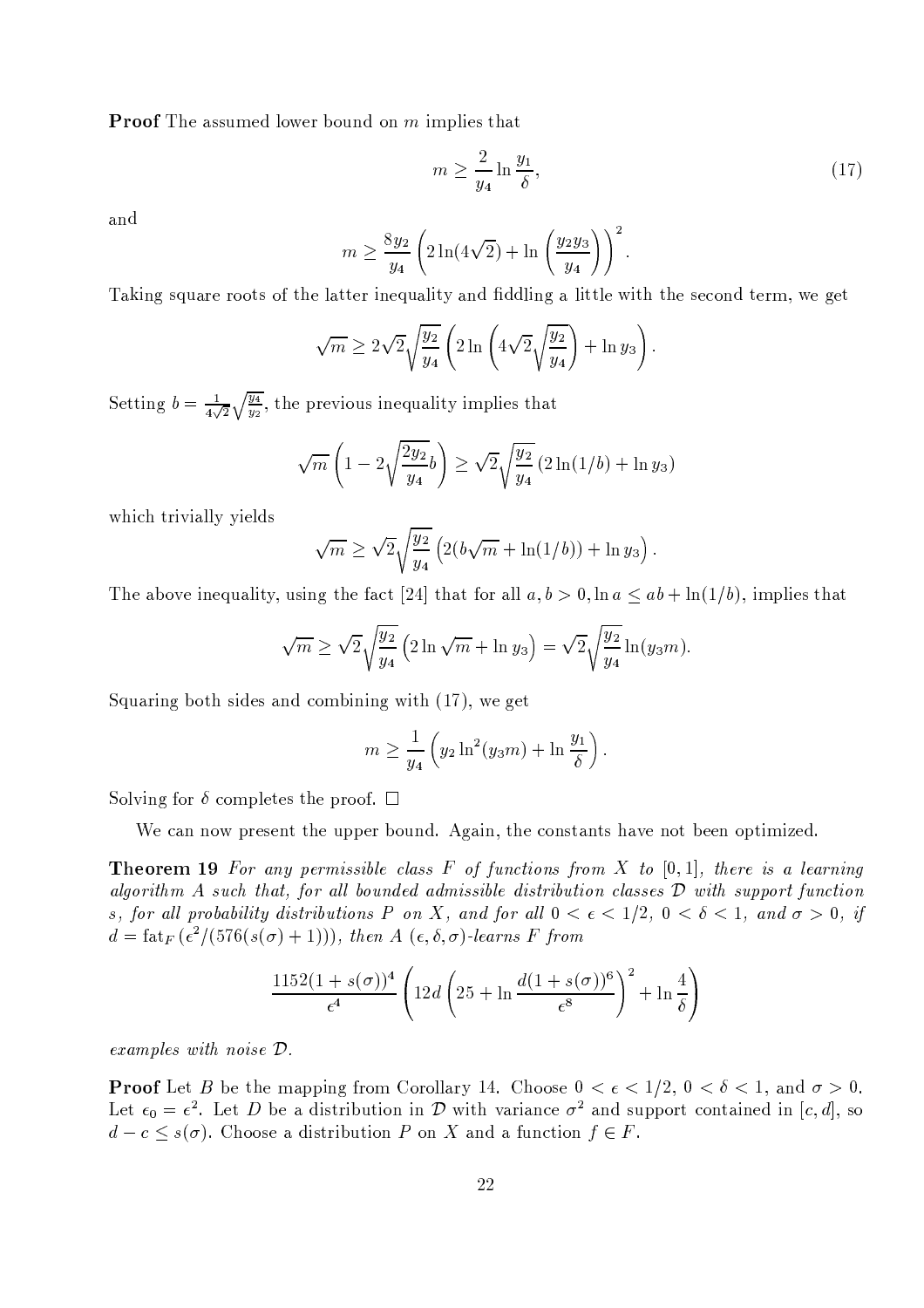For  $x \in X^m$  and  $\eta \in [c, d]^m$ , let  $B_{x, \eta} = B(\epsilon_0, \text{sam}(x, \eta, f))$ . Define the event

$$
\begin{array}{lcl} \text{BAD} & = & \left\{ (x,\eta) \in (X^m \times [c,d]^m) : \right. \\ & & \left. \int_X \int_{[c,d]} \left[ B_{x,\eta}(u) - (f(u)+\kappa) \right]^2 \ dD(\kappa) dP(u) \geq \sigma^2 + \epsilon_0 \right\} \end{array}
$$

Since D has variance  $\sigma^2$  and mean 0,

$$
\inf_{g \in F} \int_X \int_{[c,d]} (g(u) - (f(u) + \kappa))^2 \ dD(\kappa) dP(u) = \sigma^2,
$$

<sub>SO</sub>

$$
\begin{array}{lcl} \text{BAD} & = & \left\{ (x,\eta): \int_X \int_{[c,d]} \left[ B_{x,\eta}(u) - (f(u) + \kappa) \right]^2 \ dD(\kappa) dP(u) \right. \\ & & \geq \inf_{g \in F} \int_X \int_{[c,d]} \left[ g(u) - (f(u) + \kappa) \right]^2 \ dD(\kappa) dP(u) + \epsilon_0 \right\} \end{array}
$$

The random variable  $f(u) + \kappa$  has a distribution on  $[c, 1 + d]$ , determined by the distributions  $P$  and  $D$  and the function  $f$ . Thus, by Corollary 14,

$$
\Pr(BAD) \le 4 \left( \max_{z \in (X \times [c, 1+d])^{2m}} \mathcal{N}\left(\epsilon_0/48, (\ell_F)_{|z}\right) \right) \exp\left(\frac{-\epsilon_0^2 m}{576(1+s(\sigma))^4}\right).
$$

Lemma 17 implies

$$
\Pr(BAD) \le 4 \left( \max_{x \in X^{2m}} \mathcal{N} \left( \frac{\epsilon_0}{144(1 + s(\sigma))}, F_{|x} \right) \right) \exp \left( \frac{-\epsilon_0^2 m}{576(1 + s(\sigma))^4} \right)
$$

Applying Corollary 16, if

$$
d = \operatorname{fat}_F \left( \frac{\epsilon_0}{576(1 + s(\sigma))} \right),
$$

and  $m \ge d/2$ , then

$$
Pr(BAD) \le 4 \exp\left(\frac{2}{\ln 2} d \ln^2 \frac{373248m(1+s(\sigma))^2}{\epsilon_0^2} - \frac{\epsilon_0^2 m}{576(1+s(\sigma))^4}\right). \tag{18}
$$

For any particular  $x \in X^m, \eta \in [c, d]^m$ ,

$$
\int_{X} \int_{[c,d]} (B_{x,\eta}(u) - (f(u) + \kappa))^2 \, dD(\kappa) dP(u)
$$
\n
$$
= \int_{X} \int_{[c,d]} (B_{x,\eta}(u) - f(u))^2 \, dD(\kappa) dP(u) -
$$
\n
$$
2 \int_{X} \int_{[c,d]} (B_{x,\eta}(u) - f(u))\kappa \, dD(\kappa) dP(u) + \sigma^2
$$
\n
$$
= \int_{X} \int_{[c,d]} (B_{x,\eta}(u) - f(u))^2 \, dD(\kappa) dP(u) + \sigma^2
$$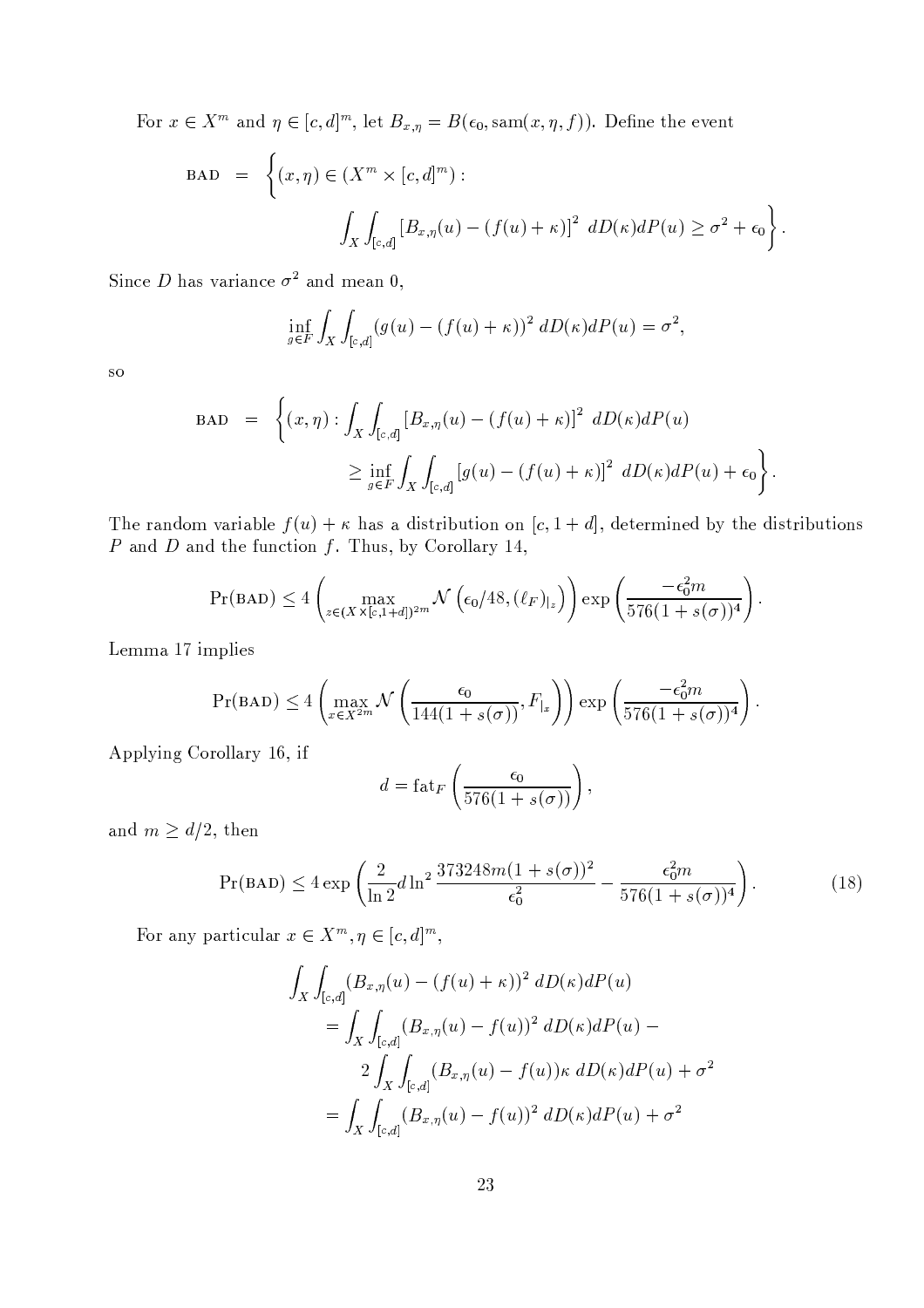because of the independence of the noise, and the fact that it has zero mean. Thus

$$
\text{BAD} = \left\{ (x,\eta) \in (X^m \times [a,b]^m) : \int_X [B_{x,\eta}(u) - f(u)]^2 \ dP(u) \ge \epsilon_0 \right\}.
$$

 $If$ 

$$
m \ge \frac{1152(1+s(\sigma))^4}{\epsilon_0^2} \left( 12d \left( 25 + \ln \frac{d(1+s(\sigma))^6}{\epsilon_0^4} \right)^2 + \ln \frac{4}{\delta} \right),\tag{19}
$$

then applying Lemma 18, with  $y_1 = 4$ ,  $y_2 = 2d/\ln 2$ ,  $y_3 = 373248(1 + s(\sigma))^2/\epsilon_0^2$ , and  $y_4 =$  $\epsilon_0^2/(576(1+s(\sigma))^4)$ , we have that (18) and (19) imply

$$
P^m \times D^m \left\{ (x, \eta) : \int_X (B_{x, \eta}(u) - f(u))^2 \ dP(u) \ge \epsilon_0 \right\} \ < \ \delta. \tag{20}
$$

From Jensen's inequality,

$$
\left\{(x,\eta): \int_X |B_{x,\eta}(u) - f(u)| \ dP(u) \geq \sqrt{\epsilon_0} \right\} \subseteq \left\{(x,\eta): \int_X (B_{x,\eta}(u) - f(u))^2 \ dP(u) \geq \epsilon_0 \right\},\
$$

so if  $m \geq m_0(\epsilon, \delta, \sigma)$ ,

$$
P^m \times D^m \left\{ (x, \eta) : \int_X \left| (B(\epsilon^2, \text{sam}(x, \eta, f))) (u) - f(u) \right| \ dP(u) \ge \epsilon \right\} < \delta,
$$

where

$$
m_0(\epsilon, \delta, \sigma) = \frac{1152(1 + s(\sigma))^4}{\epsilon^4} \left( 12d \left( 25 + \ln \frac{d(1 + s(\sigma))^6}{\epsilon^8} \right)^2 + \ln \frac{4}{\delta} \right),
$$

and

$$
d = \operatorname{fat}_F\left(\frac{\epsilon^2}{576(1+s(\sigma))}\right).
$$

Now, let A be the algorithm that counts the number  $m$  of examples it receives and chooses  $\epsilon_1$  such that  $m_0(\epsilon_1, 1, 0) = m$ . This is always possible, since d and hence  $m_0$  are non-increasing functions of  $\epsilon$ . Algorithm A then passes  $\epsilon_1^2$  and the examples to the mapping B, and returns B's hypothesis. Since  $s(\sigma)$  is a non-decreasing function of  $\sigma$ ,  $m_0$  is a non-decreasing function of  $1/\epsilon$ ,  $1/\delta$ , and  $\sigma$ , so for any  $\epsilon$ ,  $\delta$ , and  $\sigma$  satisfying  $m_0(\epsilon, \delta, \sigma) \leq m$ , we must have  $\epsilon \geq \epsilon_1$ . It follows that, for any  $\epsilon$ ,  $\delta$ , and  $\sigma$  for which A sees at least  $m_0(\epsilon, \delta, \sigma)$  examples, if P is a distribution on  $X \times Y$  and  $D \in \mathcal{D}$  has variance  $\sigma^2$  then

$$
P^m \times D^m \left\{ (x, \eta) : \int_X |(A(\operatorname{sam}(x, \eta, f)))(u) - f(u)| \ dP(u) \ge \epsilon \right\} < \delta,
$$

completing the proof.  $\square$ 

As an immediate consequence of Theorem 19, if F has a finite fat-shattering function and  $\mathcal D$ is a bounded admissible distribution class, then F is learnable with observation noise  $\mathcal{D}$ . The following corollary provides the one implication in Theorem 3 we have yet to prove.

**Corollary 20** Let F be a class of functions from X to [0, 1]. Let p be a polynomial, and suppose  $\text{fat}_F(\gamma) < p(1/\gamma)$  for all  $0 < \gamma < 1$ . Then for any almost-bounded admissible noise distribution class  $D$ ,  $F$  is small-sample learnable with noise  $D$ .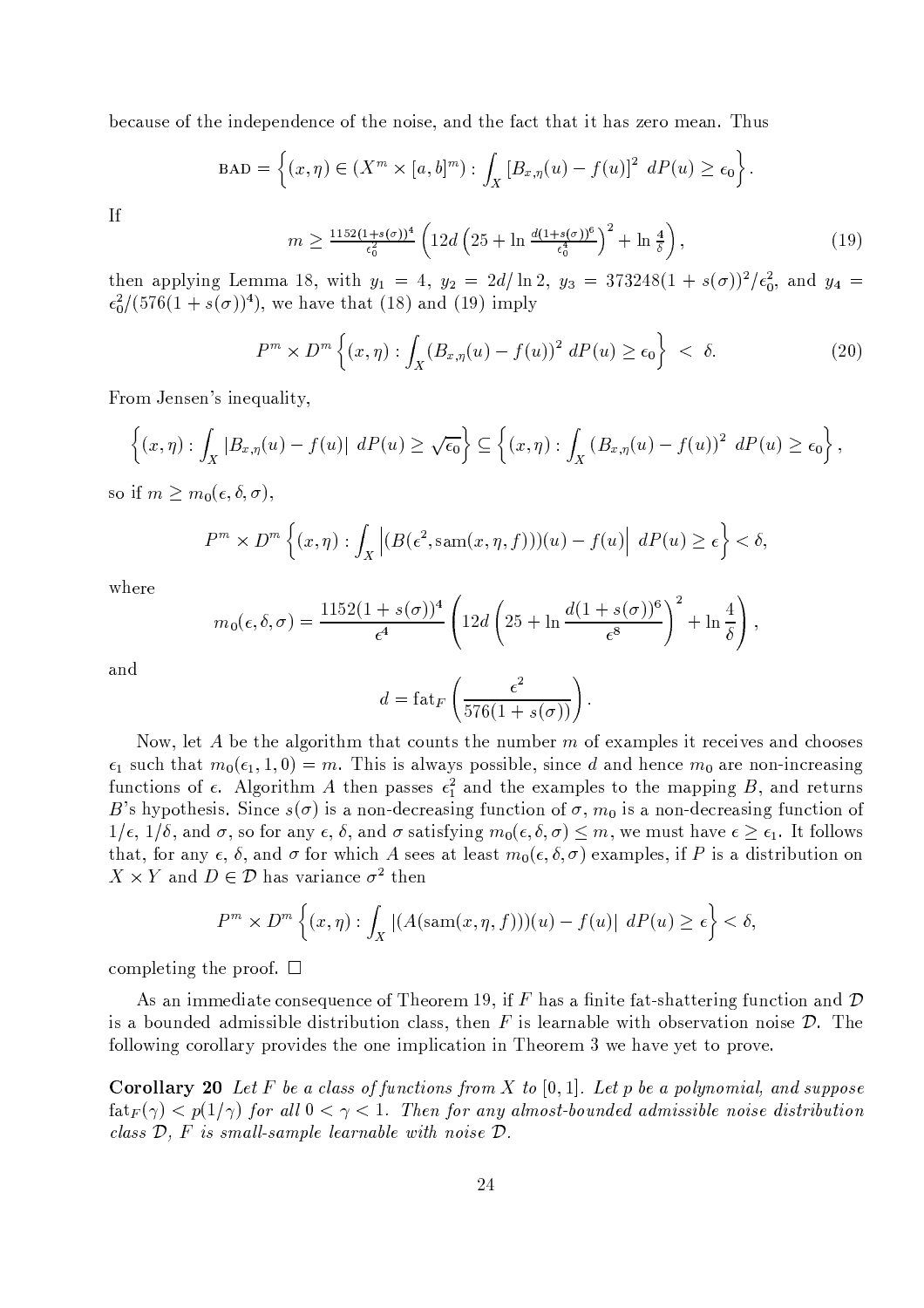**Proof** We will show that Algorithm A from Theorem 19 can  $(\epsilon, \delta, \sigma)$ -learn F from a polynomial number of examples with noise  $\mathcal{D}$ .

Let  $s:\mathbb{R}^+\to\mathbb{R}^+$  (we will define s later). Choose  $0 < \epsilon, \delta < 1, \sigma > 0$ . Fix a distribution P on X, a function f in F, and a noise distribution D in  $\mathcal D$  with variance  $\sigma^2$ .

Construct a distribution  $D_s$  from D as follows. Let  $\phi$  be the pdf of D. Define the pdf  $\phi_s$  of  $D_s$  as

$$
\phi_s(x) = \begin{cases} \frac{\phi(x)}{\int_{-s(\sigma)/2}^{s(\sigma)/2} \phi(x) dx} & \text{if } -s(\sigma)/2 < x < s(\sigma)/2\\ 0 & \text{otherwise.} \end{cases}
$$

Since D is an almost-bounded admissible class, there are universal constants  $s_0, c_0 \in \mathbb{R}^+$  such that, if  $s(\sigma) > s_0 \sigma$ ,

$$
\int_{-s(\sigma)/2}^{s(\sigma)/2} \phi(x) dx \ge 1 - c_0 e^{-s(\sigma)/\sigma}
$$

Let  $I = \int_{-s(\sigma)/2}^{s(\sigma)/2} \phi(x) dx$ . The total variation distance between D and D<sub>s</sub> is

$$
d_{TV}(D, D_s) = \int_{-\infty}^{\infty} |\phi(x) - \phi_s(x)| dx
$$
  
\n
$$
= 1 - I + \int_{-s(\sigma)/2}^{s(\sigma)/2} |\phi(x) - \phi_s(x)| dx
$$
  
\n
$$
= 1 - I + |1 - 1/I| \int_{-s(\sigma)/2}^{s(\sigma)/2} \phi(x) dx
$$
  
\n
$$
= 2(1 - I)
$$
  
\n
$$
\leq 2c_0 e^{-s(\sigma)/\sigma}.
$$
 (21)

For some m in N, fix  $x \in X^m$  and define the event

$$
E_1 = \{ \eta \in \mathbb{R}^m : \mathbf{er}_{P,f}(A(\operatorname{sam}(x, \eta, f))) \ge \epsilon \}.
$$

Then (21) and Lemma 7 show that

$$
D^{m}(E_1) \leq D_s^{m}(E_1) + mc_0 \exp(-s(\sigma)/\sigma).
$$

If we choose  $s(\sigma) = \sigma(s_0 + |\ln(m c_0/\delta)|)$ , then (21) holds and  $s(\sigma) \geq \sigma \ln(2mc_0/\delta)$ , so  $D^m(E_1) \leq$  $D_s^m(E_1) + \delta/2$ , Since this is true for any  $x \in X^m$ ,

$$
P^m \times D^m(E_2) \le P^m \times D_s^m(E_2) + \delta/2,
$$

where

$$
E_2 = \{(x, \eta) \in X^m \times \mathbb{R}^m : \mathbf{er}_{P,f}(A(\text{sam}(x, \eta, f))) \ge \epsilon\}
$$

Clearly,  $D_s$  has mean 0, finite variance, and support contained in an interval of length  $s(\sigma)$ . From the proof of Theorem 19, there is a polynomial  $p_1$  such that if

$$
m \ge p_1(s(\sigma), d, 1/\epsilon, \ln 1/\delta)
$$
  

$$
P^m \times D^m(\mathcal{E}_2) < \delta/2.
$$
 (22)

then

Now,  $\text{fat}_F(\gamma)$  <  $p(1/\gamma)$ , so for some polynomial  $p_2$ ,  $m > p_2(\sigma, 1/\epsilon, \log(1/\delta), \log m)$  implies (22). Clearly, for some polynomial  $p_3$ , if  $m > p_3(\sigma, 1/\epsilon, \log(1/\delta))$  then  $P^m \times D^m(E_2) < \delta$ . Since this is true for any P and any D in D with variance  $\sigma^2$ , Algorithm A  $(\epsilon, \delta, \sigma)$ -learns F with noise  $\mathcal D$  from  $p_3(\sigma,1/\epsilon,\log(1/\delta))$  examples.  $\Box$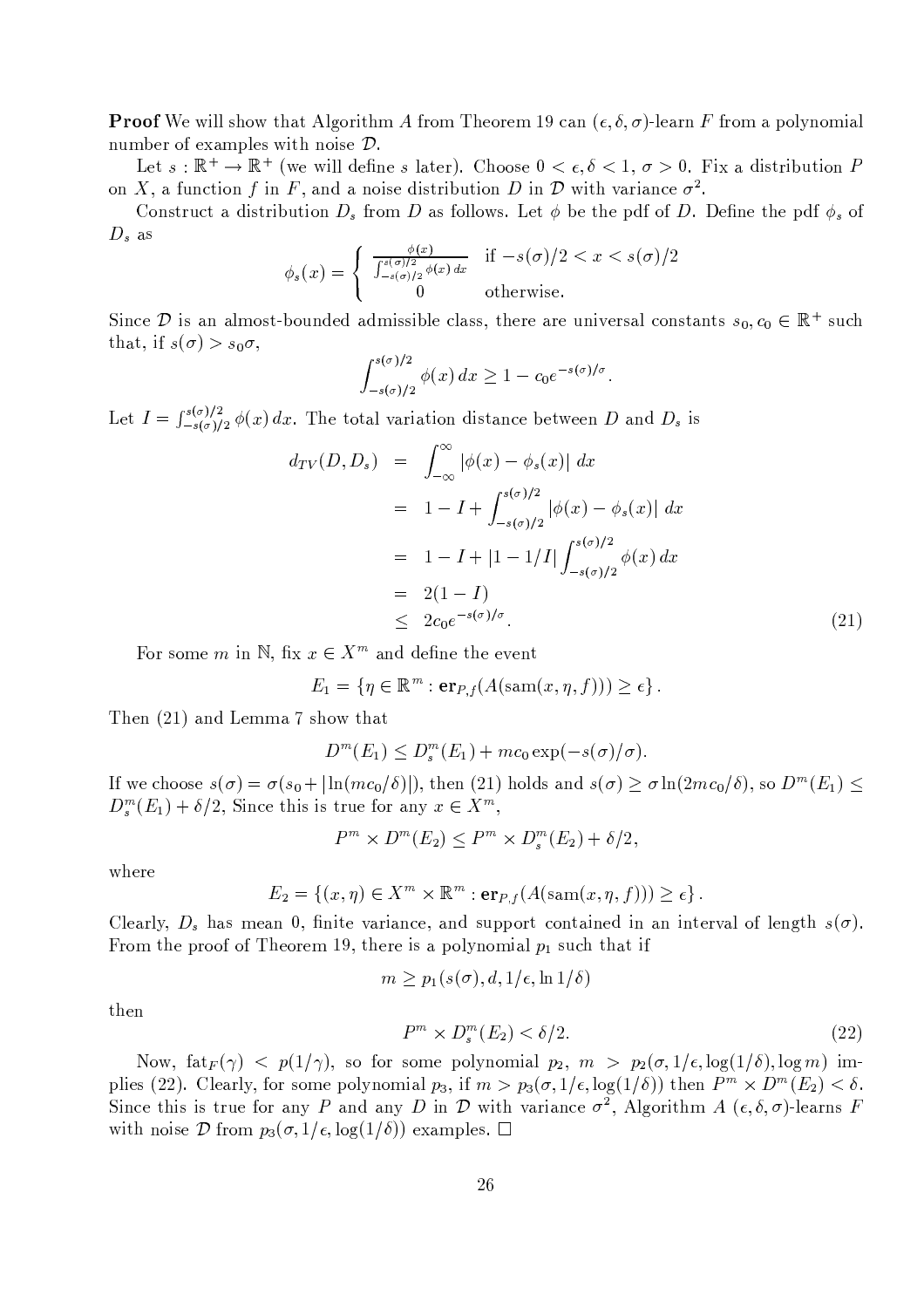## **Agnostic learning**  $\overline{5}$

In this section, we consider an agnostic learning model, a model of learning in which assumptions about the target function and observation noise are removed. In this model, we assume labelled examples  $(x, y)$  are generated by some joint distribution P on  $X \times [0, 1]$ . The agnostic learning problem can be viewed as the problem of learning a real-valued function  $f$  with observation noise when the constraints on the noise are relaxed  $\frac{1}{2}$  in particular, we no longer have the constraint that the noise is independent of the value  $f(x)$ . This model has been studied in [15], [17].

If h is a [0,1]-valued function defined on X, define the error of h with respect to P as

$$
\mathbf{er}_P(h) = \int_{X \times [0,1]} |h(x) - y| \, dP(x, y)
$$

We require that the learner chooses a function with error little worse than the best function in some "touchstone" function class F. Notice that the learner is not restricted to choose a function from  $F$ ; the class  $F$  serves only to provide a performance measurement standard (see  $[17]$ .

**Definition 21** Suppose F is a class of  $[0,1]$ -valued functions defined on X, P is a probability distribution on  $X \times [0,1]$ ,  $0 < \epsilon, \delta < 1$  and  $m \in \mathbb{N}$ . We say a learning algorithm  $L = (A, D_Z)$  $(\epsilon, \delta)$ -learns in the agnostic sense with respect to F from m examples if, for all distributions P on  $X \times [0,1]$ ,

$$
(P^m \times D_Z^m) \left\{ (x, y, z) \in X^m \times [0, 1]^m \times Z^m : \mathbf{er}_P(A(x, y, z)) \ge \inf_{f \in F} \mathbf{er}_P(f) + \epsilon \right\} < \delta.
$$

The function class F is agnostically learnable if there is a learning algorithm L and a function  $m_0: (0,1) \times (0,1) \to \mathbb{N}$  such that, for all  $0 < \epsilon, \delta < 1$ , algorithm L  $(\epsilon, \delta)$ -learns in the agnostic sense with respect to F from  $m_0(\epsilon, \delta)$  examples. If, in addition,  $m_0$  is bounded by a polynomial in  $1/\epsilon$  and  $1/\delta$ , we say that F is small-sample agnostically learnable.

The following result is analogous to the characterization theorem of Section 2.

**Theorem 22** Suppose F is a permissible class of  $[0,1]$ -valued functions defined on X. Then F is agnostically learnable if and only if its fat-shattering function is finite, and F is small-sample agnostically learnable if and only if there is a polynomial p such that  $f_{\text{at}}(\gamma) < p(1/\gamma)$  for all  $\gamma > 0$ .

Alon *etal*'s proof in [1] that finiteness of the fat-shattering function of the class  $\ell_F$  is sufficient for learnability of a class  $F$  of probabilistic concepts also shows that this condition is sufficient for the agnostic learnability of a class  $F$  of real-valued functions. A simpler version of Lemma 17 then shows that finiteness of the fat-shattering function of  $F$  suffices for agnostic learnability.

If the "loss" of the learning algorithm was measured with  $(h(x) - y)^2$  instead of  $|h(x) - y|$ . then the necessity part of Theorem 22 would follow from the results of Kearns and Schapire [16].

The following result proves the "only if" parts of the theorem.

**Theorem 23** Let F be a class of [0,1]-valued functions defined on X. Suppose  $0 < \gamma < 1$ ,  $0 < \epsilon \leq \gamma/65$ ,  $0 < \delta \leq 1/16$ , and  $d \in \mathbb{N}$ . If  $f_{\text{at } F}(\gamma) > d > 1000$ , then any learning algorithm that  $(\epsilon, \delta)$ -learns in the agnostic sense with respect to F requires at least  $m_0$  examples, where

$$
m_0 > \frac{d}{576 \ln(35/\gamma)}
$$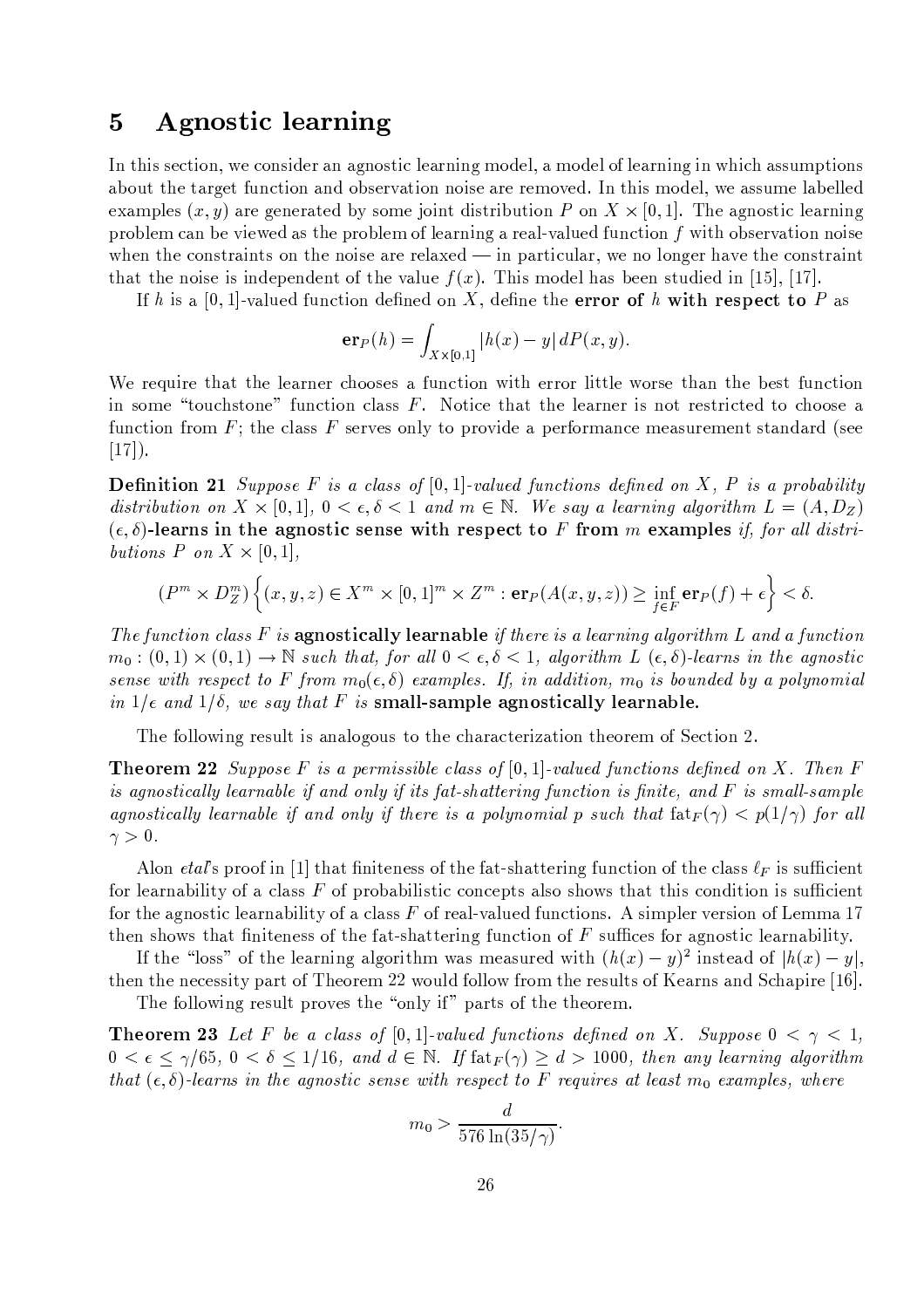**Proof** The proof is similar to, though simpler than, the argument in Section 3. We will show that the agnostic learning problem is not much harder than the problem of learning a quantized version of the function class  $F$ , and then apply Lemma 10.

Set  $\epsilon = \gamma/65$  and  $\delta = 1/16$ . Consider the class of distributions P on X  $\times$  [0,1] for which there exists an f in F such that, for all  $x \in X$ ,

$$
P(y|x) = \begin{cases} 1 & y = Q_{2\epsilon}(f(x)) \\ 0 & \text{otherwise} \end{cases}
$$

Fix a distribution P in this class. Let L be a randomized learning algorithm that can  $(\epsilon, \delta)$ -learn in the agnostic sense with respect to  $F$ . Then

$$
\Pr\left(\mathbf{er}_P(L) \ge \inf_{f \in F}(\mathbf{er}_P(f)) + \epsilon\right) < \delta,
$$

where  $er_P(L)$  is the error of the function that the learning algorithm chooses. But the definition of P ensures that  $\inf_{f \in F} \exp(f) \leq \epsilon$ , so

$$
\Pr\left(\mathbf{er}_P(L) \ge 2\epsilon\right) < \delta.
$$

Since this is true for any distribution  $P$  that can be expressed as the product of a distribution on X and the generalized derivative of the indicator function on [0, 1] of a function in  $Q_{2e}(F)$ , the learning algorithm L can  $(2\epsilon, \delta)$ -learn the quantized function class  $Q_{2\epsilon}(F)$ .

By hypothesis,  $f_{\text{at}}(r) \geq d$ , but then the definition of fat-shattering implies that  $f_{a_2,F}(r)$  $\epsilon$ )  $\geq d$ . Since  $\epsilon = \gamma/65$ ,  $2\epsilon \leq (\gamma - \epsilon)/32$ . Also,  $\delta = 1/16$ , so Lemma 10 implies

$$
m_0 > \frac{d - 666}{4 + 192 \ln \left[ 1/(2\epsilon) + 1/2 \right]}
$$
  
> 
$$
\frac{d}{12 + 576 \ln(65/(2\gamma) + 3/2)}
$$
  
> 
$$
\frac{d}{576 \ln(35/\gamma)}.
$$

 $\Box$ 

With minor modifications, the proof of Theorem 19 yields the following analogous result for agnostic learning.

**Theorem 24** Choose a permissible set  $F$  of functions from  $X$  to  $[0,1]$ . There exists an algorithm A such that, for all  $0 < \epsilon < 1/2$ , for all  $0 < \delta < 1$ , if  $f \text{at}_F(\epsilon/192) = d$ , then A agnostically  $(\epsilon, \delta)$ -learns F from

$$
\frac{1152}{\epsilon^2} \left( 12d \left( 23 + \ln \frac{d}{\epsilon^4} \right)^2 + \ln \frac{4}{\delta} \right)
$$

## $examples.$

**Proof Sketch** First, the analog of Corollary 14 where the expected absolute error is used to measure the "quality" of a hypothesis in place of the expected squared error, and  $b = 1$  and  $a = 0$ , can be proved using essentially the same argument. Second, the analog of Lemma 17 where  $\ell_F$  is replaced with a corresponding class constructed from absolute loss in place of  $\ell$ , where  $a = 0, b = 1$ , and where the  $\epsilon/(3|b-a|)$  of the upper bound is replaced with  $\epsilon$ , also is obtained using a simpler, but similar, proof. These results are combined with Corollary 16 and Lemma 18 in much the same way as was done for Theorem 19.  $\Box$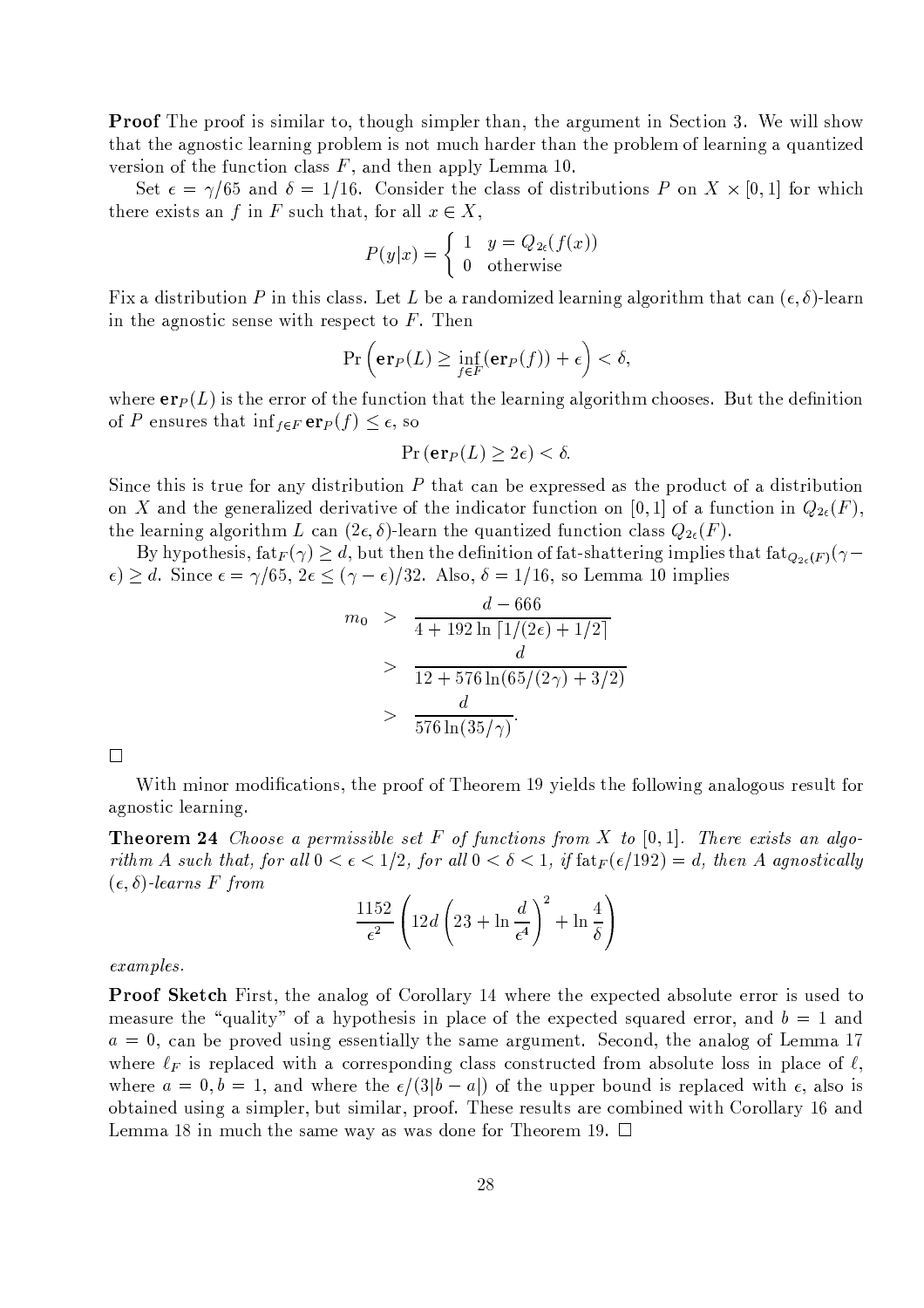## Discussion 6

All of our results can be extended easily to the case of  $[L, U]$ -valued functions by scaling the parameters  $\epsilon$ ,  $\gamma$ , and  $\sigma$  to convert the learning problem to an equivalent [0,1]-valued learning problem.

It would be worthwhile to extend the characterization of learnability in terms of finiteness of the fat-shattering function to weaker noise models. It seems likely that it could be extended to the case of unbounded noise; perhaps the techniques used in  $[13]$  to prove uniform convergence with unbounded noise could be useful here.

There are several ways in which our results could be improved. The sample complexity upper bound in Theorem 19 increases at least as  $1/\epsilon^4$ . It seems plausible that this rate is excessive; perhaps it is an artifact of the use of Jensen's inequality in the proof. Obviously, the constants in our bounds are large. Another weakness of our bounds is the gap between constant factors in the argument of the fat-shattering function. If the domain  $X$  is infinite, this gap alone can lead to an arbitrarily large gap in the sample complexity bounds. Recent results [9] for agnostic learning narrow this gap to a factor of two.

The lower bound on the sample complexity of real-valued learning (Theorem 11) does not increase with  $1/\epsilon$  and  $1/\delta$ . In fact, the lower bound of that theorem is trivially true if the standard deviation of the noise is sufficiently small,<sup>6</sup> i.e.

$$
\frac{1}{v(\sigma)} < d e^{-d/1152} / 17.
$$

However, the following example shows that a condition of this form is essential, and that when the noise variance is small there need be no dependence of the lower bound on the desired accuracy and confidence.

**Example** Fix  $d \in \mathbb{N}$ . Let the measurable sets  $S_j$ ,  $j = 0, \ldots, d-1$ , form a partition of X (that is,  $\bigcup_i S_i = X$ , and  $S_i \cap S_k = \emptyset$  if  $j \neq k$ ). Consider the function class

$$
F_d = \left\{ f_{b_0,\dots,b_{d-1}} : b_i \in \{0,1\}, i = 0,\dots, d-1 \right\}
$$

of functions defined by

$$
f_{b_0,\dots,b_{d-1}}(x) = \frac{3}{4} \sum_{j=0}^{d-1} 1_{S_j}(x) b_j + \frac{1}{8} \sum_{k=0}^{d-1} b_k 2^{-k},
$$

where  $1_{S_i}$  is the indicator function for  $S_i$   $(1_{S_i}(x) = 1$  iff  $x \in S_i$ ). That is, the labels  $b_i$  determine the two most significant bits of the value of the function in  $S_i$ , and the d least significant bits of its value at any  $x \in X$  encode the identity of the function. Clearly, for any  $\gamma \leq 1/4$ ,  $\text{fat}_{F_d}(\gamma) = d$ .

With no observation noise, one example  $(x, y)$  suffices to learn  $F_d$  exactly, because the learning algorithm can identify the function from the  $d$  least significant bits of  $y$ . (As an aside, the union of these function classes,  $F = \bigcup_{d=1}^{\infty} F_d$ , has  $f_{\text{at}}(x) = \infty$  for  $\gamma \leq 1/4$ , but any f in F can be identified from a single example  $(x, y)$  with no observation noise<sup>7</sup>.) One example also suffices with uniform observation noise provided the variance is sufficiently small; if

$$
\sigma < \frac{1}{2^{d+3}\sqrt{3}},
$$

 $6$ Note that as the standard deviation gets small, the total variation of the density function must get large.

<sup>&</sup>lt;sup>7</sup>Thanks to David Haussler for suggesting this function class.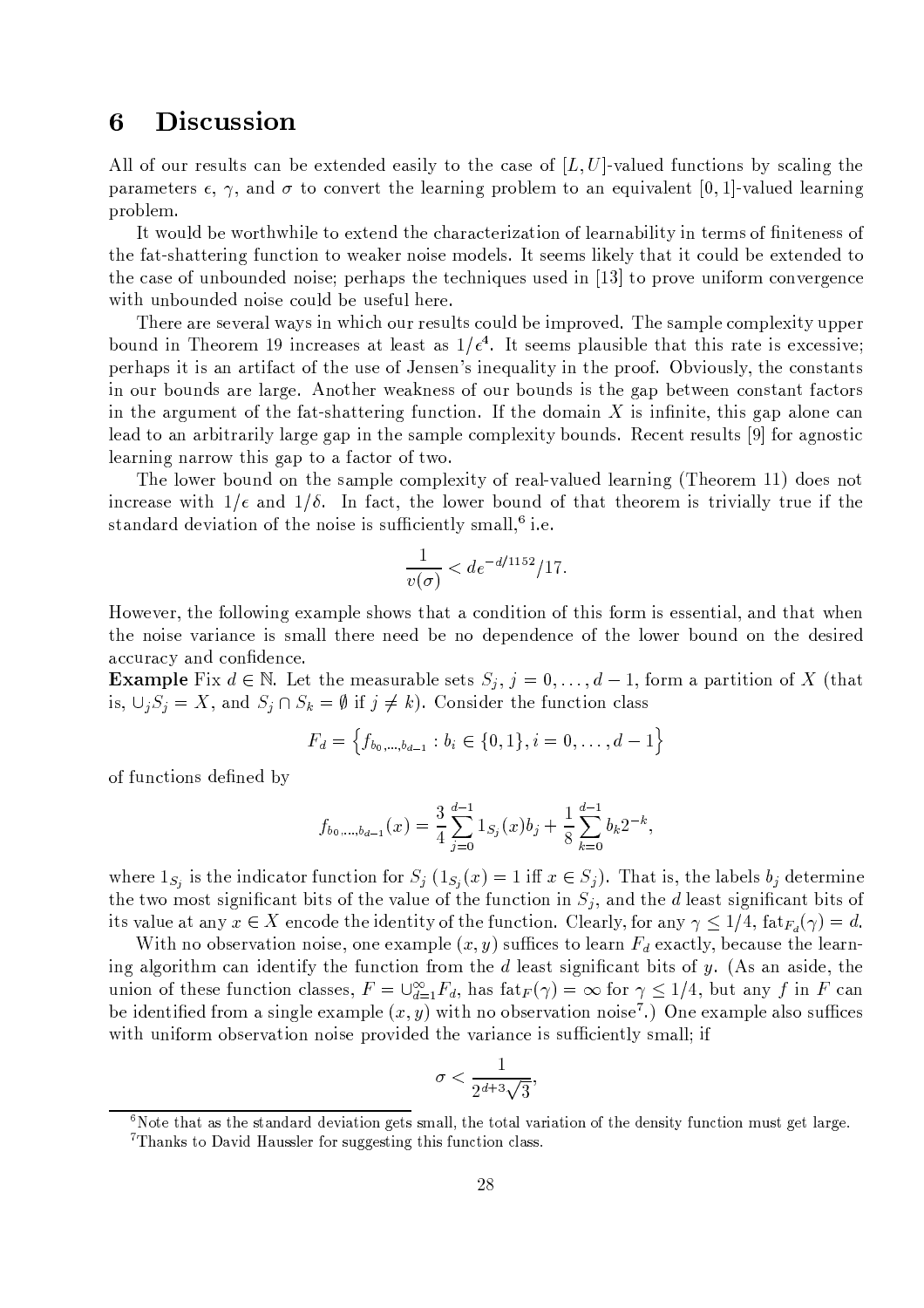a learning algorithm that sees one example  $(x, y)$  and chooses the integral multiple of  $2^{-d-2}$  that is closest to  $y$  will be able to identify the target function. That is, if

$$
\frac{1}{v(\sigma)} < \frac{1}{2^{d+2}\sqrt{3}},
$$

then  $(\epsilon, \delta, \sigma)$ -learning with uniform noise is possible from a single example, for any  $\epsilon, \delta \geq 0$ .

Suppose the observation noise is gaussian, of variance  $\sigma^2$ , and

$$
\sigma < \frac{1}{2^{d+5/2}\sqrt{\log 4}}
$$

Consider the following algorithm. For each example  $(x, y)$ , the algorithm chooses the integral multiple of  $2^{-d-2}$  that is closest to y, and stores the corresponding function label (the d least significant bits). After  $m$  examples, it outputs the function with the most common label. The bound on  $\sigma$  and Inequality (1) (the bound on the area under the tails of the gaussian density) imply that, with probability at least 3/4 a noisy observation is closer to the value  $f(x)$  than to any other integral multiple of  $2^{-d-2}$ . From Chernov bounds (see Theorem 9), if  $m \geq 12 \log(1/\delta)$ the probability that the algorithm will store the correct label for fewer than half of the examples is less than  $\delta$ . So this algorithm can  $(\epsilon, \delta, \sigma)$ -learn from  $12 \log(1/\delta)$  examples, for any  $\epsilon \geq 0$ .

The above example shows that a gap in the growth of the upper and lower bounds with  $1/\epsilon$ and  $1/\delta$  is essential. However, the gap is unnecessarily large: a recent result relating several scale sensitive dimensions (Lemma 9 in [3]) implies improved lower bounds on the sample complexity of learning quantized function classes. In turn, these imply an improved general lower bound (of  $\Omega(d/(\epsilon \log^2(d/\epsilon))))$ ) on the sample complexity of learning with observation noise that is valid if the noise variance is sufficiently large.

The example also shows that finiteness of the fat-shattering function is not necessary for learning real-valued functions without noise. However, the function classes that provide this counterexample are unnatural. We can interpret Theorem 3 as showing that if we change the definition of learning by requiring the learning algorithm to cope with additive observation noise, this rules out these unnatural function classes. Similarly, the main result in [3] shows that, if the learning algorithm is constrained to return a function from the class that approximately interpolates the training examples, finiteness of the fat-shattering function is again necessary and sufficient for learning.

Simon [25] shows that a stronger notion of shattering provides a lower bound for the problem of learning without noise. However, the finiteness of this strong-fat-shattering function is not necessary for learnability, as the following example shows.

**Example** We say that a sequence  $x_1, ..., x_d$  is **strongly**  $\gamma$ -**shattered** by F if there exist  $u, l \in$  $[0,1]^d$  such that for each  $b \in \{0,1\}^d$ , there is an  $f \in F$  such that for each  $i, u_i - l_i \geq 2\gamma$  and

$$
f(x_i) = \begin{cases} f(x_i) = u_i & \text{if } b_i = 1 \\ f(x_i) = l_i & \text{if } b_i = 0. \end{cases}
$$

For each  $\gamma$ , let

 $\text{stat}_F(\gamma) = \max\{d \in \mathbb{N} : \exists x_1, ..., x_d, F \text{ strongly } \gamma\text{-shatters } x_1, ..., x_d\}.$ 

if such a maximum exists, and  $\infty$  otherwise. If sfat $_F(\gamma)$  is finite for all  $\gamma$ , we say F has a finite strong-fat-shattering function.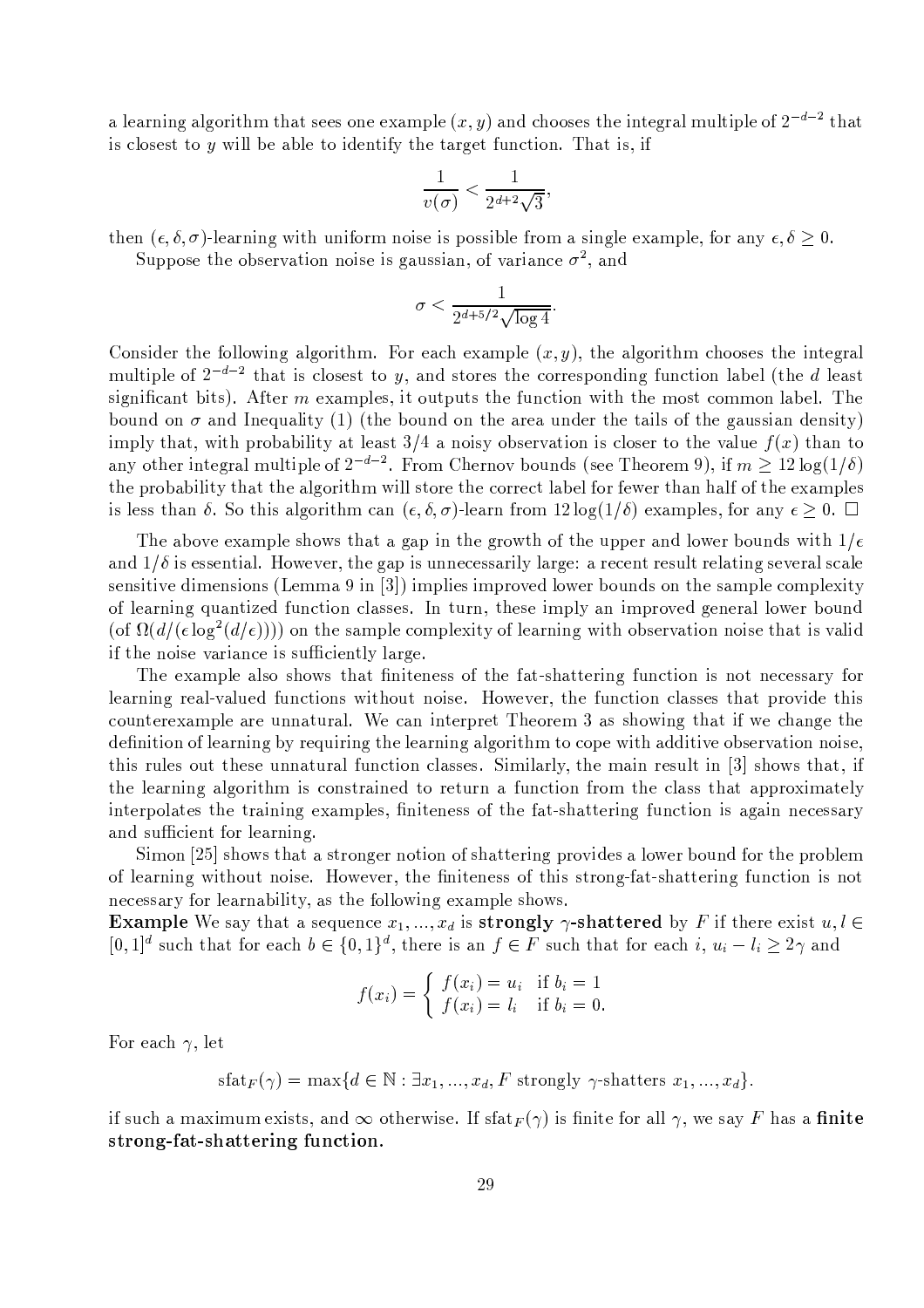Suppose  $X = \mathbb{N}$ . For each  $q : \mathbb{N} \to \{0,1\}$ , let  $y_q$  be the element of  $[0,1]$  whose representation as a binary fraction is given by q, i.e., let  $y_q = \sum_{i=1}^{\infty} q(i)2^{-i}$ . Also, let  $f_q : \mathbb{N} \to [0,1]$  be defined  $\mathbf{b}$ 

$$
f_q(j) = \begin{cases} 3/4 + y_q/4 & \text{if } q(j) = 1 \\ 1/4 - y_q/4 & \text{if } q(j) = 0 \end{cases}
$$

Let

$$
Q = \{q \in \bigcup_{i=1}^{\infty} \{0,1\}^i : \forall j_0 \ \exists j > j_0, q(j) = 0\}.
$$

Informally, Q represents the set of all infinite binary sequences that don't end with repeating 1's. Each real number in [0, 1] has a unique representation in Q [23]. Suppose  $F = \{f_q : q \in Q\}$ . Since X is countable, F is permissible. Trivially,  $\text{fat}_F(1/4) = \infty$ , so F is not learnable in any sense described in this paper. However, since for any  $q_1, q_2 \in Q$  for which  $q_1 \neq q_2$ , for any  $j \in \mathbb{N}$ ,  $f_{q_1}(j) \neq f_{q_2}(j)$ , trivially, sfat $_F(\gamma) = 1$  for all  $\gamma < 1$ , so neither the finiteness nor the polynomial growth of sfat<sub>F</sub> characterizes learnability in any of the senses of this paper.  $\Box$ 

Simon provides examples in his paper that show that his general lower bounds are tight. These classes have identical strong-fat-shattering and fat-shattering functions.

# Acknowledgements

This research was supported by the Australian Telecommunications and Electronics Research Board and the Australian Research Council. This work was done while Phil Long was visiting the Australian National University, and affiliated with Duke University. Phil Long was supported by Air Force Office of Scientific Research grant F49620-92-J0515. Thanks to Wee Sun Lee, Martin Anthony, and the reviewers for helpful comments.

# References

- N. ALON, S. BEN-DAVID, N. CESA-BIANCHI AND D. HAUSSLER, Scale-sensitive dimen- $\left\lceil 1 \right\rceil$ sions, uniform convergence, and learnability, Symposium on Foundations of Computer Science, 1993.
- $\lceil 2 \rceil$ D. ANGLUIN AND L. G. VALIANT, Fast probabilistic algorithms for Hamiltonian circuits and matchings, Journal of Computer and System Sciences, 18 (1979), pp. 155–193.
- M. ANTHONY AND P. L. BARTLETT, Function learning from interpolation, Computational  $\lceil 3 \rceil$ Learning Theory: EUROCOLT'95, 1995.
- M. ANTHONY, P. L. BARTLETT, Y. ISHAI AND J. SHAWE-TAYLOR, Valid generalisation  $\lceil 4 \rceil$ from approximate interpolation, Combinatorics, Probability and Computing, 1994, (to appear).
- M. ANTHONY AND J. SHAWE-TAYLOR, Valid generalization from approximate interpola- $|5|$ tion, Computational Learning Theory: EUROCOLT'93, 1993.
- P. AUER, P. M. LONG, W. MAASS AND G. J. WOEGINGER, On the complexity of  $\lceil 6 \rceil$ function learning, Proceedings of the Sixth Annual ACM Conference on Computational Learning Theory, 1993.